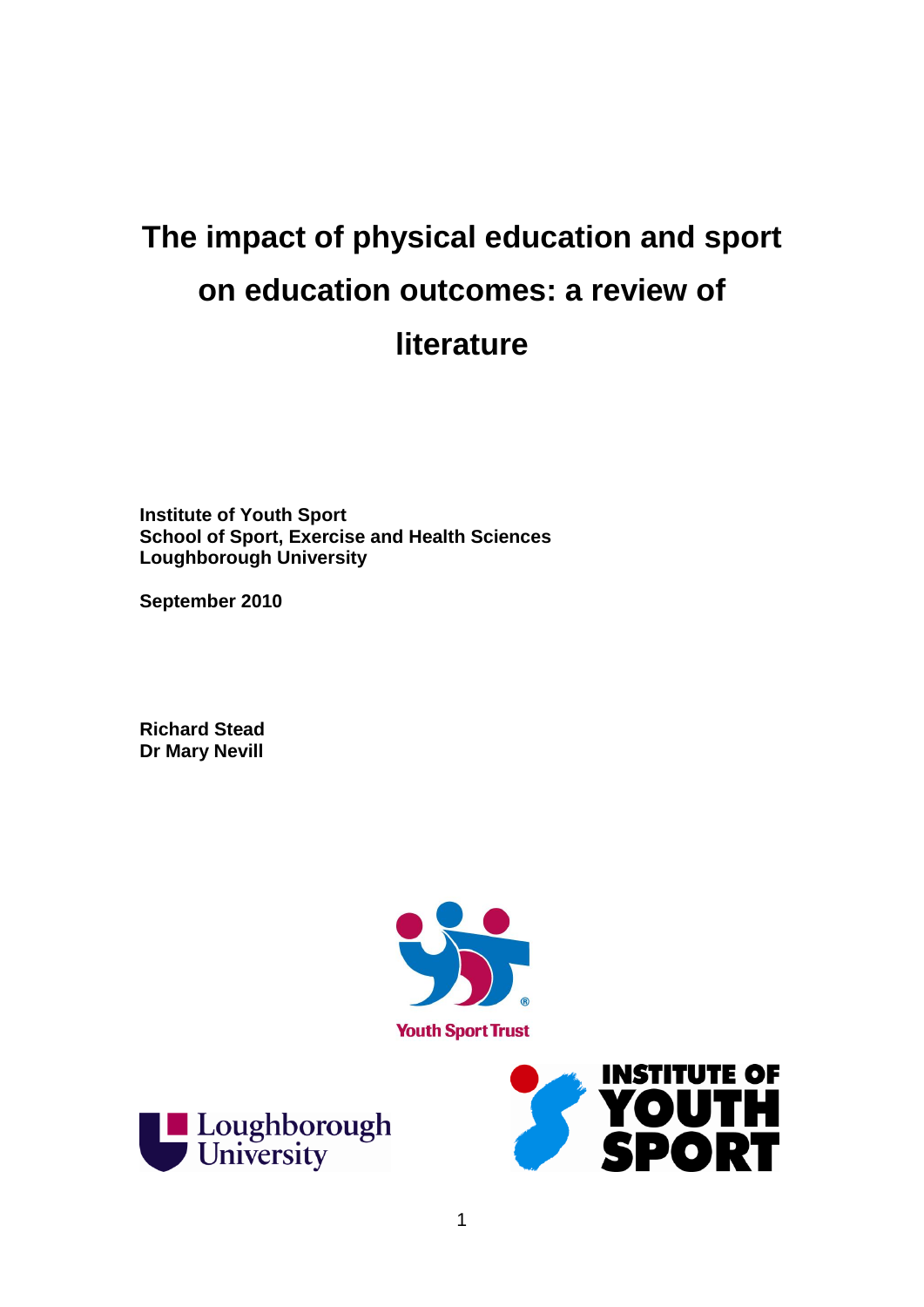# **Contents**

| ٠<br>÷<br>۰, | ۰, |  |
|--------------|----|--|
|              |    |  |

| 1.0  | <b>Summary</b>                                                                                                                                     | 4  |
|------|----------------------------------------------------------------------------------------------------------------------------------------------------|----|
| 2.0  | <b>Introduction</b>                                                                                                                                | 6  |
| 3.0  | The impact of physical education, physical activity<br>and sport on academic achievement                                                           | 8  |
| 4.0  | The impact of PE, physical activity and sport on<br>cognitive function.                                                                            | 14 |
| 5.0  | The impact of physical education, physical activity<br>and sport on classroom behaviours that may impact<br>on academic achievement.               | 20 |
| 6.0  | The impact of physical education, physical activity<br>and sport on psychological and social benefits which<br>may impact on academic achievement. | 24 |
| 7.0. | The Impact of physical education, physical activity<br>and sport on school attendance.                                                             | 28 |
| 8.0  | The Impact of physical education, physical activity<br>and sport on wider social outcomes which may impact on<br>academic achievement.             | 32 |
| 9.0  | <b>References</b>                                                                                                                                  | 39 |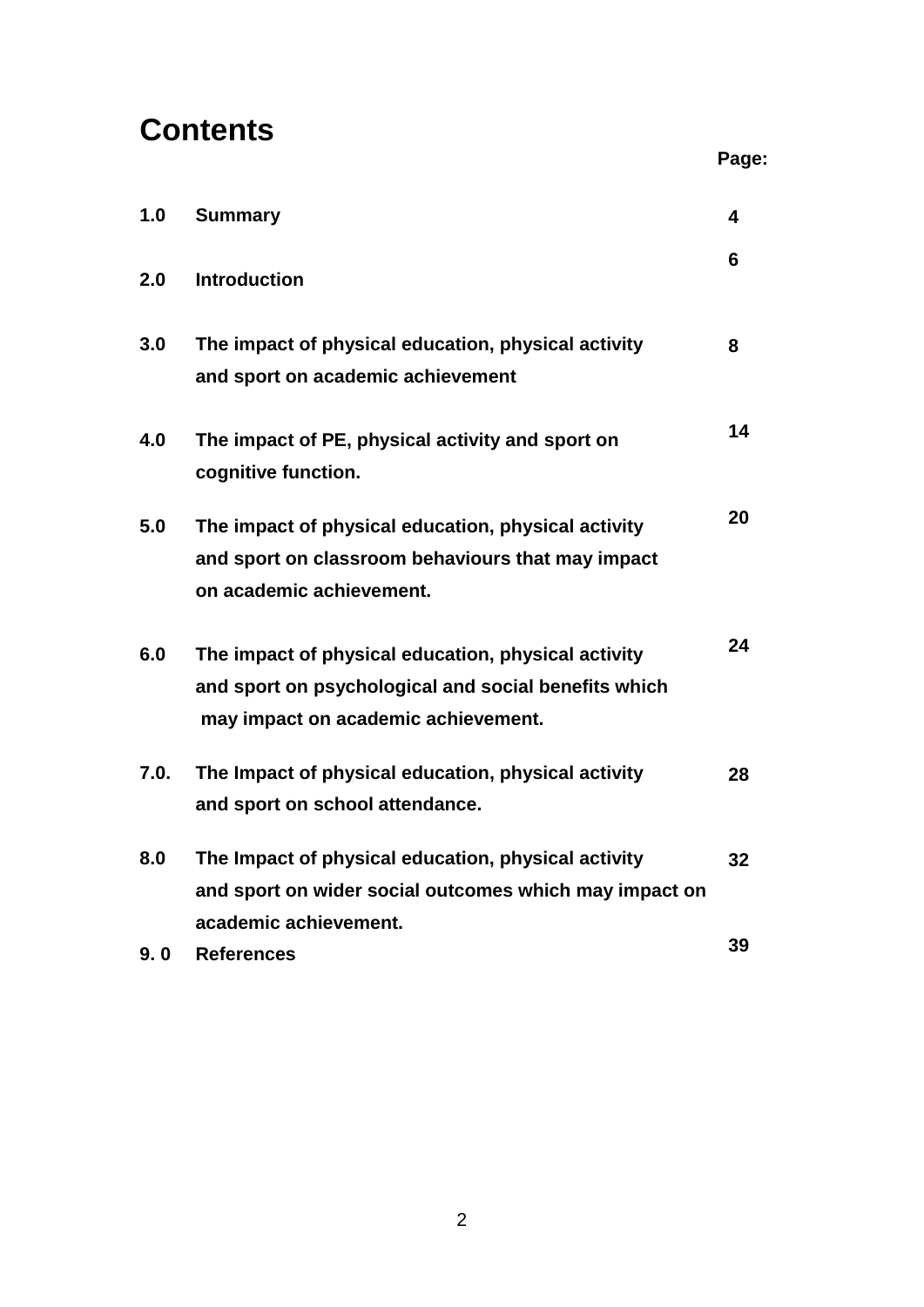# **1.0 Summary**

- well-controlled longitudinal studies generally support cross-sectional research, suggesting that academic achievement is maintained or enhanced by increased physical education, physical activity or sport
- when a substantial proportion of curricular time (up to an extra hour per day) is allocated to physical education, physical activity or sport, learning seems to proceed more rapidly per unit of classroom time
- A positive relationship exists between physical activity and cognition  $\bullet$ with primary and middle-school age children gaining the most benefit in terms of enhanced cognitive function
- Perceptual skills, attention and concentration are all improved by a bout of physical activity, but perceptual skills seem to benefit the most from prior exercise
- There are no differences between the acute and chronic effects of physical activity on cognition so it is unclear if there are any additional benefits of a longitudinal programme or whether children simply benefit from each bout of exercise undertaken
- Prior exercise may be beneficial for cognitive function in both the morning and the afternoon as studies have shown an improvement in adolescents' performance on visual search and attention tests in the morning and on children"s performance in mathematics after an afternoon walk
- Further research is needed to establish the optimal intensity and duration for cognitive stimulation in young people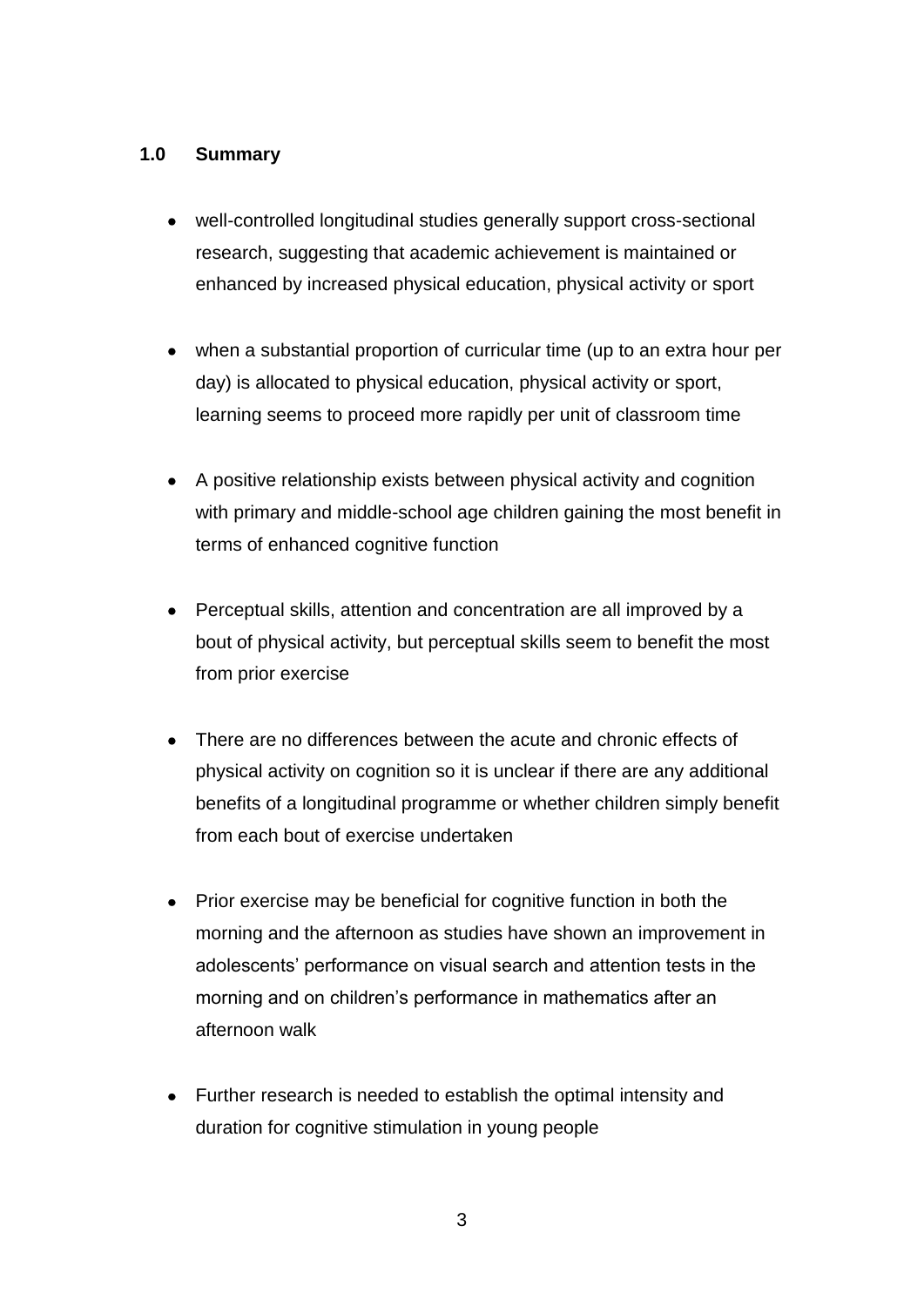- As little as 10 minutes of additional organised physical activity in or outside the classroom implemented into the school day improves classroom behaviour, and consequently may enhance academic performance
- The addition of break times when physical activity is undertaken improves classroom behaviour and consequently may enhance academic performance
- There is a positive association between physical activity and several components of mental health, including self-esteem, emotive wellbeing, spirituality and future expectations all of which may impact on academic achievement
- Physical activity has a positive impact on anxiety, depression, mood, and wellbeing, all of which may impact on academic achievement
- Young individuals who participate in organised sport demonstrate lower rates of anti-social behaviour which may result in less disaffection from school
- Large cross-sectional studies have shown a positive relationship between participation in sports programmes and school attendance and between physical fitness and school attendance
- In the UK the nationwide School Sports Partnership programme has  $\bullet$ shown a positive impact on attendance
- To impact on whole school attendance, physical education and school sport programmes should be innovative, engage the whole school in daily or weekly activity programmes and, importantly, be fully integrated within a multi-dimensional school aim of improving attendance, increasing attainment, and changing attitudes to learning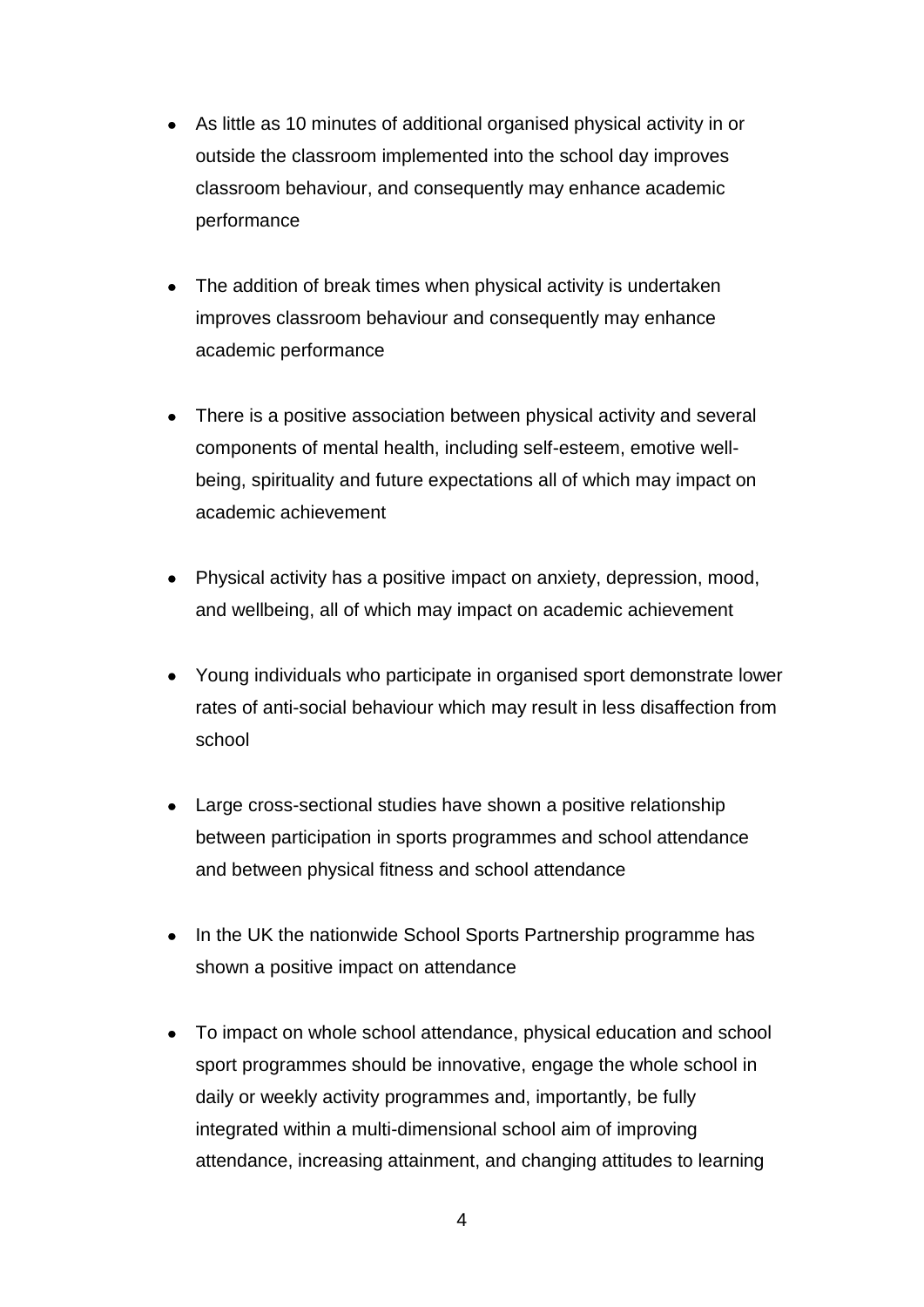physical education, physical activity and sport have been shown to impact positively on the extent to which young people feel connected to their school; the aspirations of young people; the extent to which positive social behaviours exist within school; and the development of leadership and citizenship skills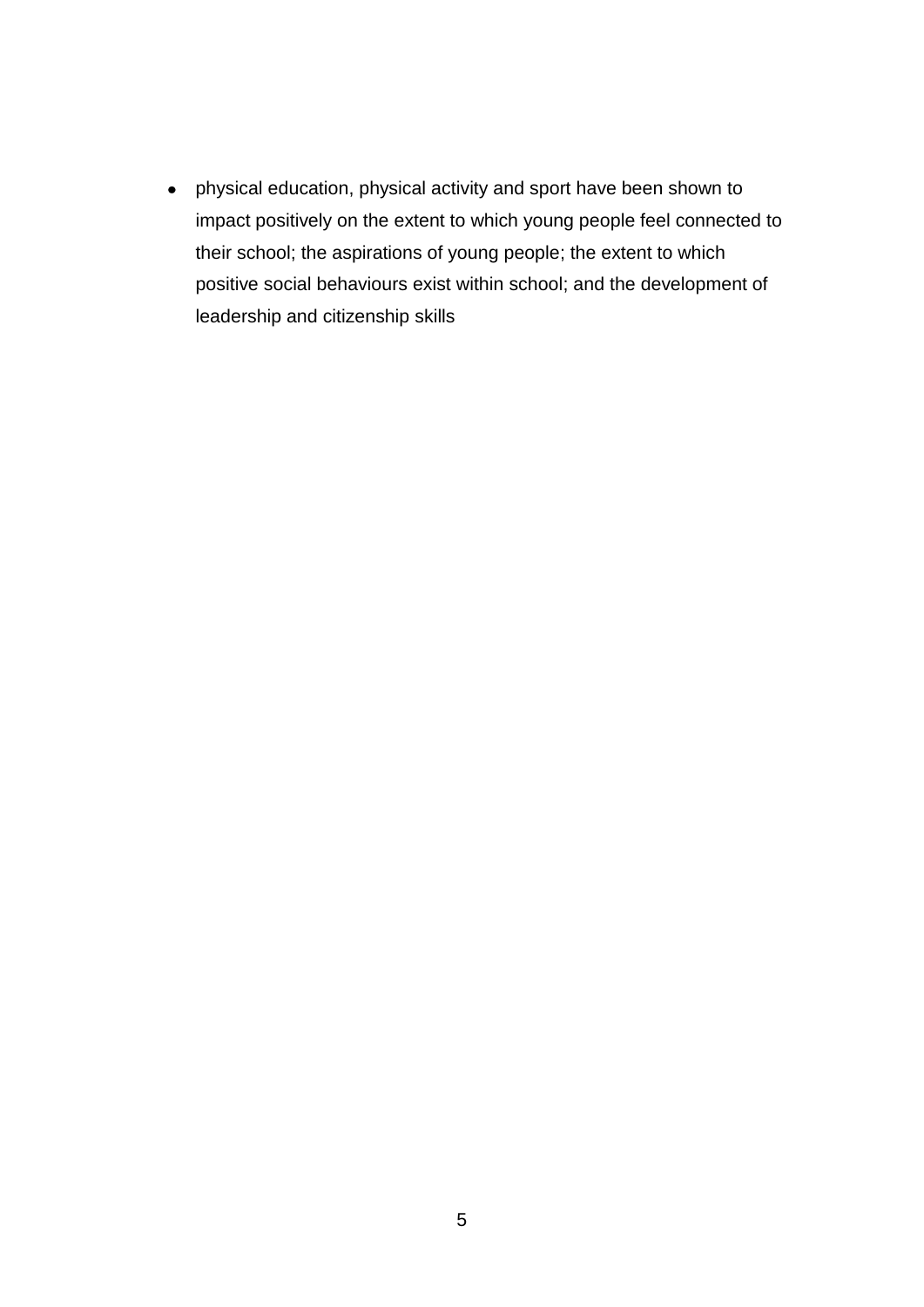#### **2.0 Introduction**

The time allocated to physical education in the majority of western schools has declined over the last decade, with a consequent increase in time allocation for other academic subjects (Hillman et al., 2008). Budget restraints and pressure to meet academic targets have caused schools to cut back on physical education, with the aim of improving academic performance. There was even a perception amongst key decision makers that time spent on nonacademic pursuits might impact negatively on academic achievement (Lidner, 2002). However, advocates of school-based physical activity have suggested that physical education, physical activity and sport may contribute to the enhancement of academic performance either directly or through the achievement of wider social outcomes which, in turn, may impact on academic achievement.

One area of recent current interest has been whether or not participation in sport and other forms of physical activity can enhance cognitive function, including memory and concentration. Large, all encompassing reviews examining this relationship between physical activity and learning behaviour have suggested that school children may indeed derive cognitive benefits from participation in physical activity including sport (Sibley and Etnier, 2003; Tomporowski, 2003b). Associated with these cognitive benefits it has been suggested that physical education, physical activity and sport may enhance classroom behaviour contributing to the enhanced academic achievement of pupils (Mahar et al., 2006).

Furthermore, it has been suggested that physical education, physical activity and sport have the potential to impact on school attendance (Long et al., 2002 which in turn could impact on academic achievement. For example, there is a strong relationship between attendance and exam performance, even after prior attainment is taken into account and significant relationships have been identified between attendance and skill acquisition, knowledge and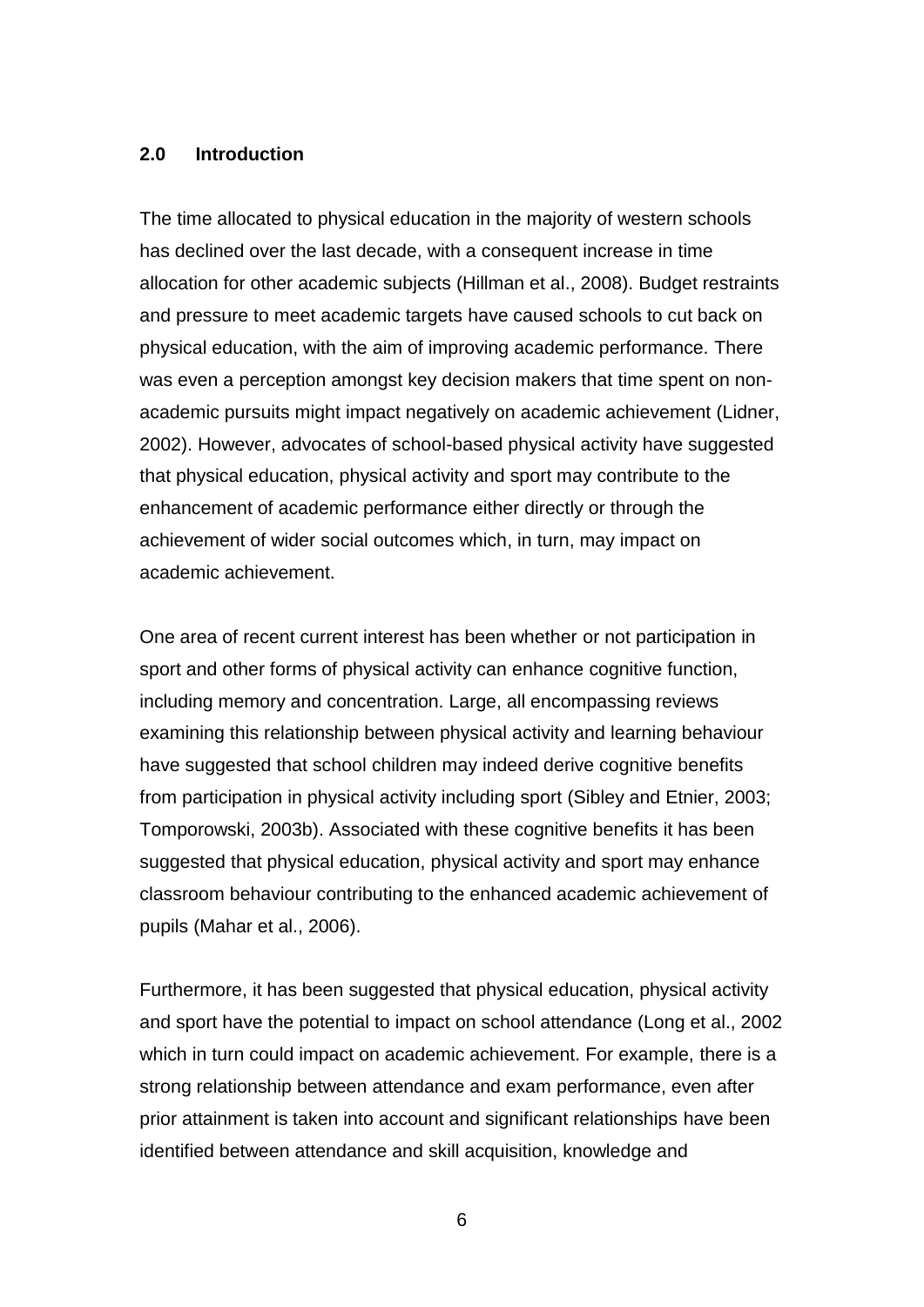understanding, behaviour, personal development, relationships, parents" views on the school and also pupils" attitudes to school (Schagen, 1996).

Finally it has been argued that the potential psychological and social benefits of physical education, physical activity and sport may indirectly enhance academic performance by enhancing mental health, improving feelings of feelings connectedness with school and by enhancing positive social behaviours (Trudeau and Shephard, 2008, 2010).

The purpose of the this review is to examine the impact of physical education and sport on academic achievement and on those wider social outcomes which might impact on academic achievement and other aspects of school performance. For young people sport forms a major component of physical activity and therefore those studies which have examined physical activity in the broadest sense are included in the review. The review includes academic peer-reviewed journal articles and other sources of information such as published reports.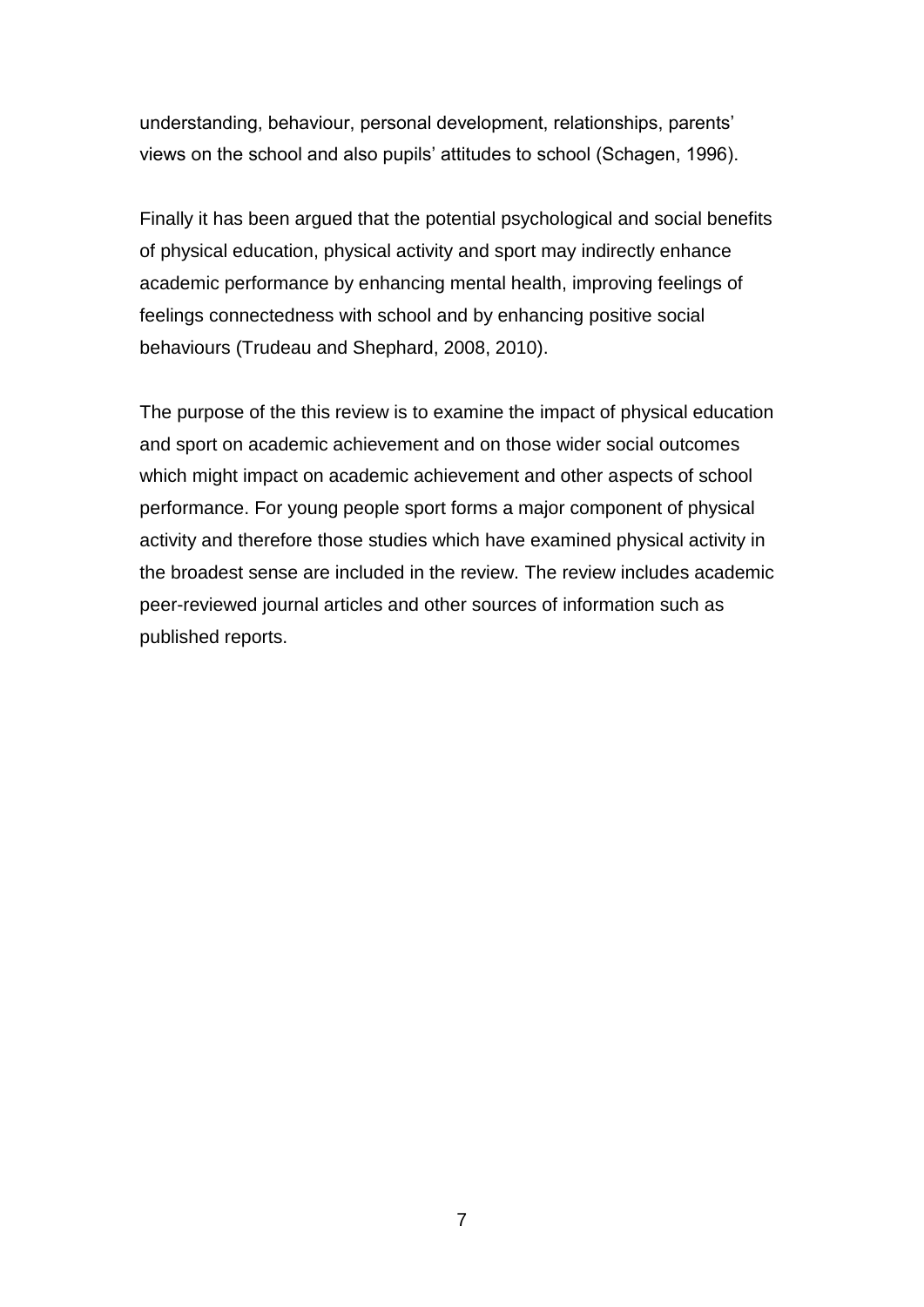# **3.0 The impact of physical education, physical activity and sport on academic achievement**

A recent thorough review (Martin 2010)<sup>1</sup> examining the literature relating to "physical activity, fitness and academic achievement" provided the following key points:

- The large majority of university-based, internationally published research in this field has found a positive association between children"s physical activity participation and academic achievement
- A two year physical activity intervention led to significant improvements in children"s maths scores (Hollar et al., 2010)
- Academic achievement of children in a case study group (who received extra physical education) was significantly higher than children who were in a control group (who did not receive extra physical education) in a second year follow-up (Shephard et al., 1994)
- Greater vigorous physical activity out of school resulted in higher test scores (Coe et al., 2006)
- Physical activity was a significant positive predictor of academic achievement. Body mass index, diet and physical activity explained up to 24% of the variance in academic achievement after controlling for gender, parental education, family structure and absenteeism (Sigfusdottir et al., 2006)
- There was a significant positive link between physical activity participation and academic performance (Lidner, 2002)
- $\bullet$ Higher physical fitness, physical capacity and physical activity were associated with higher rating of scholastic ability (Dwyer et al., 2001)
- Students who reported a great level of exercise spent more time in sport and achieved higher grade point averages (Field, 2001)

<sup>1</sup>  $1$  Not yet published in an academic peer-reviewed journal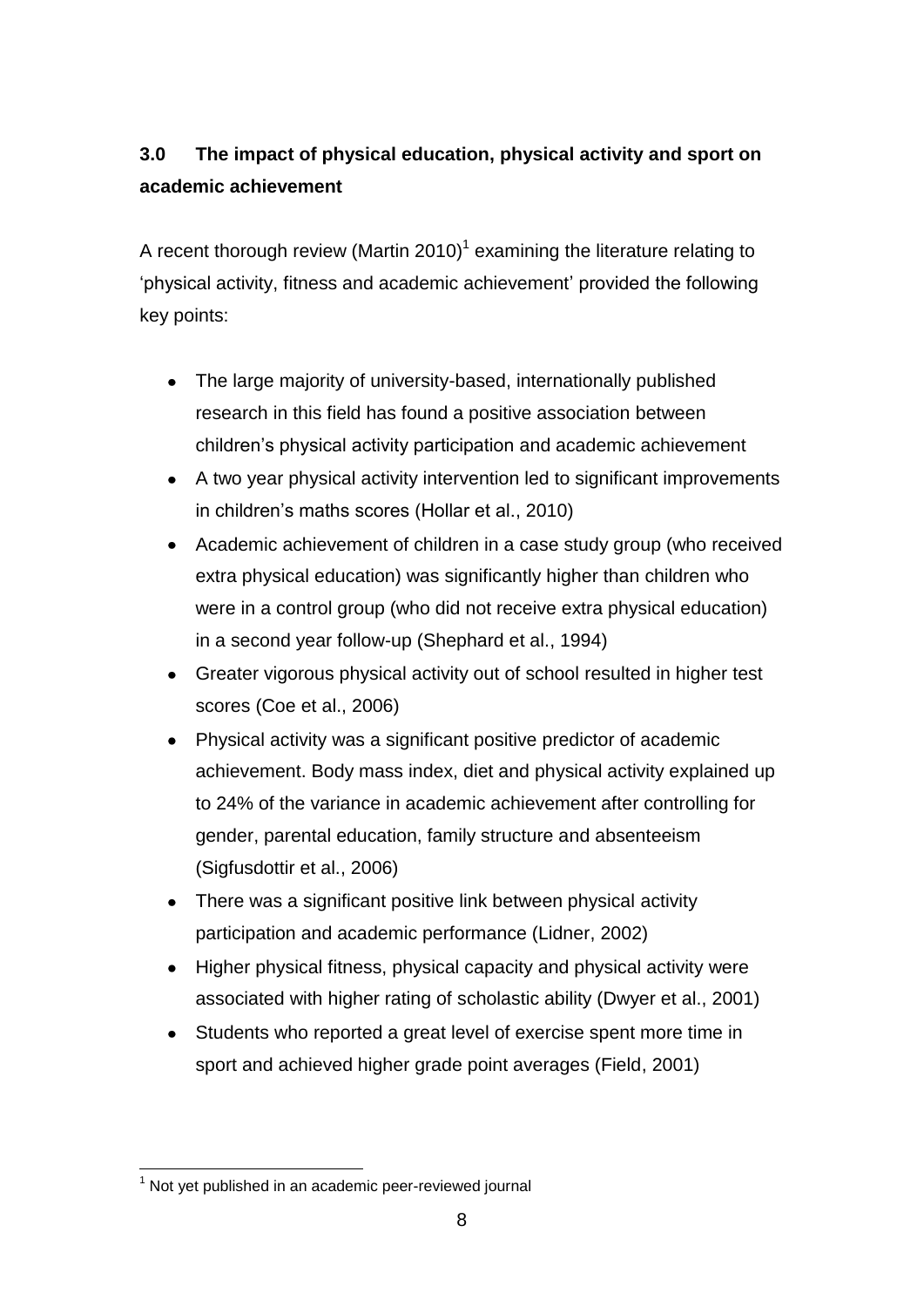- Children can spend less time in academic learning and more time being physically active during the school day without affecting academic success or progress (Coe et al., 2006; Ahamed et al., 2007; Dwyer et al., 1979; Dollman et al., 2006; Sallis et al., 1999, Shephard, 1997).
- Some intervention research indicates that increased participation in  $\bullet$ physical activity leads to enhanced leaning and better grades (Hollar et al., 2010; Shephard et al., 1994)
- A threshold amount of physical activity may be necessary to acquire learning benefits (Davis et al., 2007)
- Participation in vigorous physical activity may enhance learning (Coe et al., 2006)
- Some studies have failed to find a relationship between physical  $\bullet$ activity and learning (Fisher et al. 1996, Tomporowski, 1986) and one study has identified the relationship only for girls (Carlson et al. 2008).

This is a thorough review and highlights the strengths and limitations of the studies cited. One of the limitations of many of the studies is the failure to control substantial influencing variables such as socioeconomic status, which is the strongest predictor of academic achievement (Willms, 2003). It is thought that socioeconomic status is a leading influence of academic achievement due to the increasing opportunities and environments provided for learning with higher levels of socioeconomic status. However, one recent North American study on public school children has shown that the relationship between fitness and academic achievement remained significant after controlling for both socioeconomic status and race/ethnicity (Chomitz et al., 2009). Furthermore, as cited in the review by Martin et al. (2010) the relationship between physical activity and academic achievement was still evident after parental education had been controlled for (Sigfusdottir et al., 2006).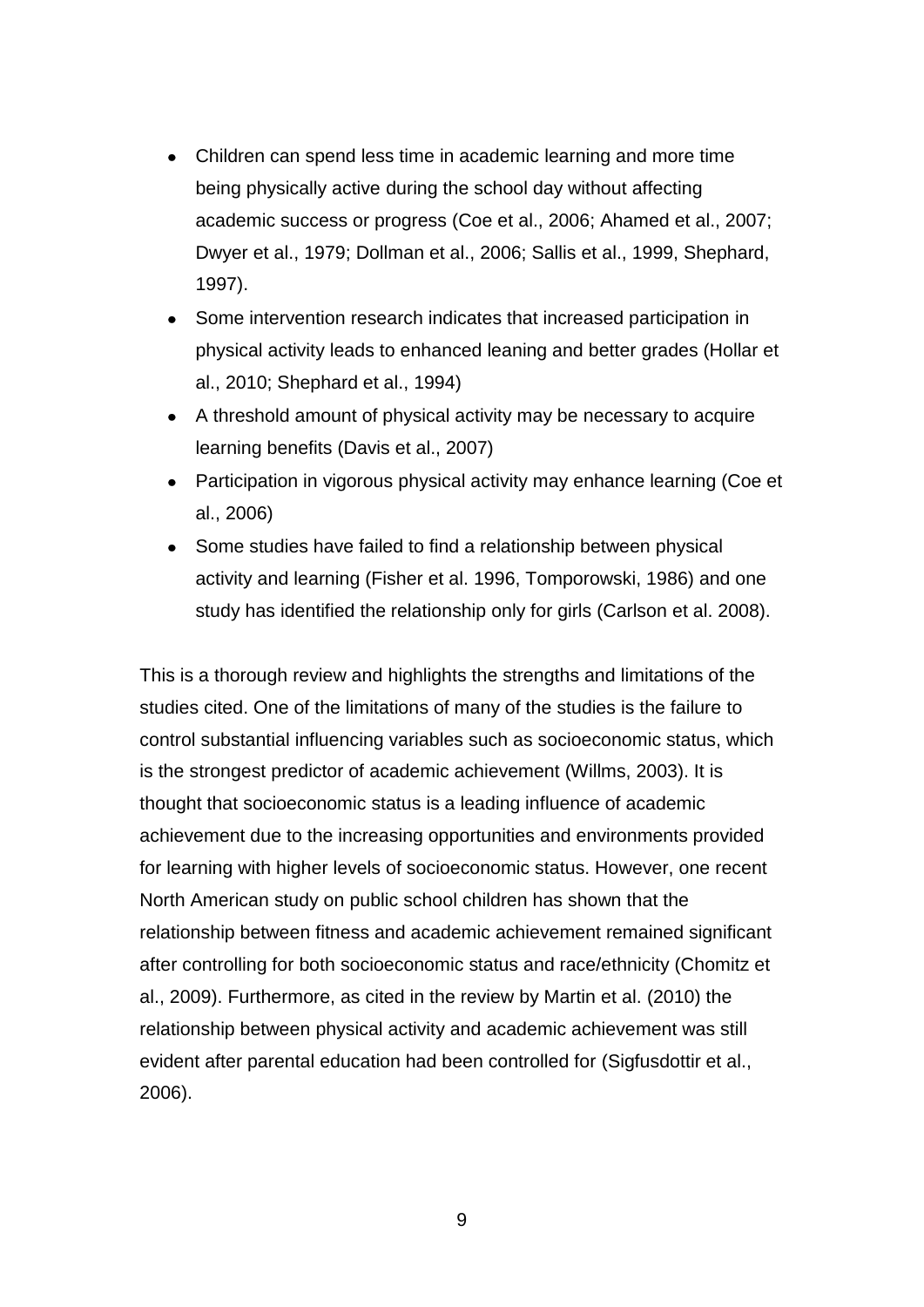A further problem with the majority of the literature concerning physical education, physical activity and sport in school and academic performance is the use of cross-sectional designs. It cannot therefore be suggested that any observed relationships between physical education, physical activity, sport and academic achievement are causally related. Therefore, the remainder of this section has a focus on longitudinal intervention studies, several of which have been well-controlled.

Several key longitudinal studies have used physical education as an intervention, whilst monitoring its impact on academic achievement. The Vanves study in France (Fourestier, 1996), the Trois Rivieres study in Quebec (Shephard & Lavallee, 1994), and project SPARK in California (Sallis et al., 1999) all reported no decline in youth academic performance as a result of an additional 60 minutes per day (on average) allocated to physical education. Australia"s SHAPE study (Dwyer et al., 1983) implemented an additional 42 minutes per day (on average) of physical activity per week and found no significant differences in academic achievement after the intervention. Despite this, a promising 2-year follow-up on the SHAPE project found that intervention schools had in fact developed an advantage in arithmetic and reading scores over control schools (Shephard, 1997) as summarised in the Martin (2010) review. Collectively, these studies suggest no decline, or an improvement in academic achievement with additional physical education, even when this replaced academic subject lesson time.

Some of these longitudinal studies are subject to methodological limitations however. For example, the SHAPE (Dwyer et al., 1983) and SPARK (Sallis et al., 1999) studies failed to randomise participants to intervention and control groups and the SHAPE study academic test results were also subject to possible bias from subjective grading by teachers. Additionally, the Vanves study (Fourestier, 1996) could not attribute the results entirely to additional physical activity as nutritional supplements were also administered as part of the intervention.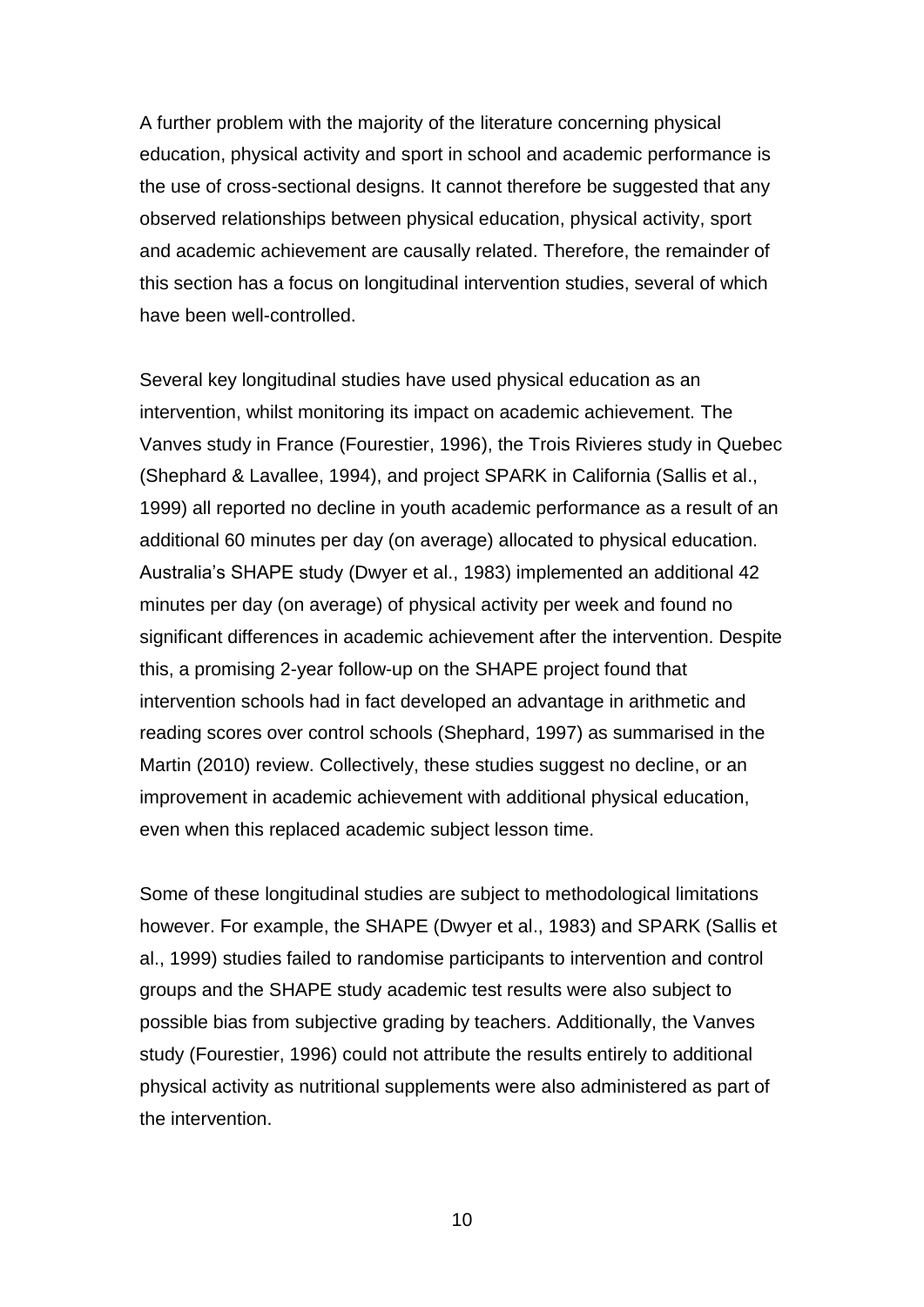The following longitudinal studies appear to have been well-controlled:

In the *Trois Rivieres* study (Shephard & Lavallee, 1994) primary school students in an experimental group were subjected to an additional hour of physical education each day compared to a control group, who received a single period of 40 minutes non-specialist education. The additional physical education in the experimental group was provided by a specialist educator, and as a consequence the experimental group received 14% less academic instruction than the control group. Academic performance was provided as a mean of annual scores obtained in French, English, maths, science, and overall conduct. Results showed that girls gained a larger academic advantage than boys from the additional physical education provided in the experimental group. Children in the experimental group had significantly higher academic performance than controls in grades 2-6.

# *Project SPARK* (Sallis et al, 1999)

For elementary school children, spending more time in physical education did not have harmful effects on academic achievement when measured using a standardised test. The 2-year follow-up of the physical education program showed pupils in the experimental group did significantly better in achievement tests when compared to controls.

# *SHAPE* (Dwyer et al., 1983)

A total of 519 ten year old south Australian school children took part in The School Health Academic Performance and Exercise (SHAPE) study, which involved 45-60 minutes of additional physical education each day. The findings from the study indicated health benefits from daily physical activity. There was no evidence of any loss of academic achievement, measured by arithmetic and reading tests, despite less time dedicated to classroom teaching.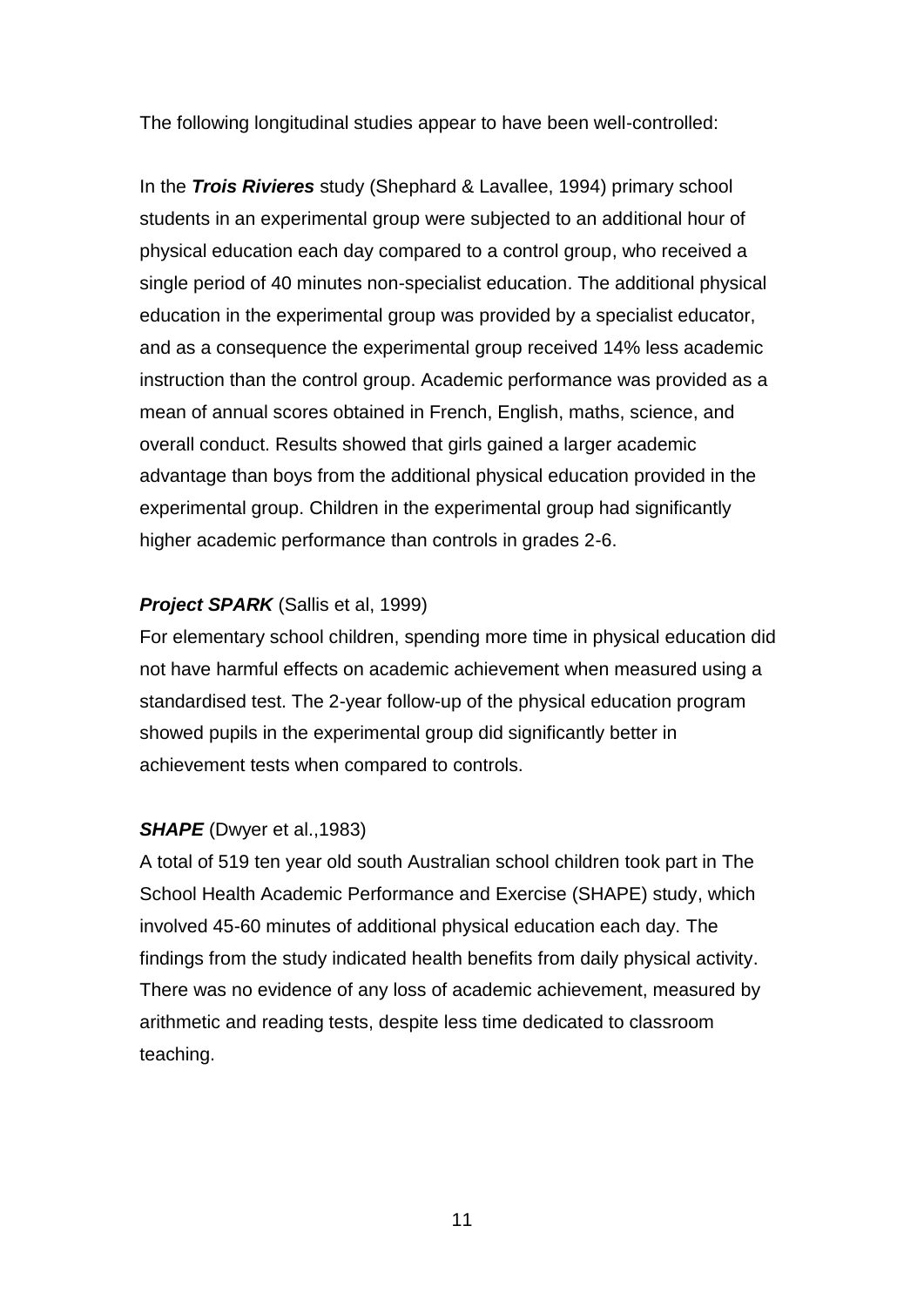## **Ahamed** et al., (2007)

In this study 50 minutes of additional physical activity per week (i.e. 10 minutes per school day) was administered to children in grades 4 and 5 at intervention schools. After 16 months the results of a standard academic test did not significantly differ between intervention and control schools, despite the intervention group losing academic lesson time (*P*<0.05) (Ahamed et al., 2007). Ten minutes per day of additional physical activity may not have been long enough to elicit any academic benefits, but it is sufficient to provide health advantages to the children (WHO, 2010). The study is widely applicable as a simple intervention, as it was designed to supplement the existing Canadian curriculum, and was conducted by generalist teachers who received additional training and resources.

# **Coe** et al., (2006)

In American middle school children, Coe et al. (2006) found that academic achievement was not related to enrolment in physical education, but interestingly it was associated with the total amount of vigorous activity performed by the children. Subsequent analysis of a 55 minute physical education class revealed that only 19 minutes of this time was spent in moderate to vigorous activity, and it was suggested that this was not sufficient vigorous activity to impact on academic achievement. It could be that a threshold activity level is required to positively influence academic achievement (Shephard, 1996).

From analysing these longitudinal physical education interventions, it has been suggested that As a result, academic performance matches or exceeds that of controls. Children receiving additional physical education appear to show accelerated psychomotor development, which could provide a mechanism for accelerated learning of academic skills.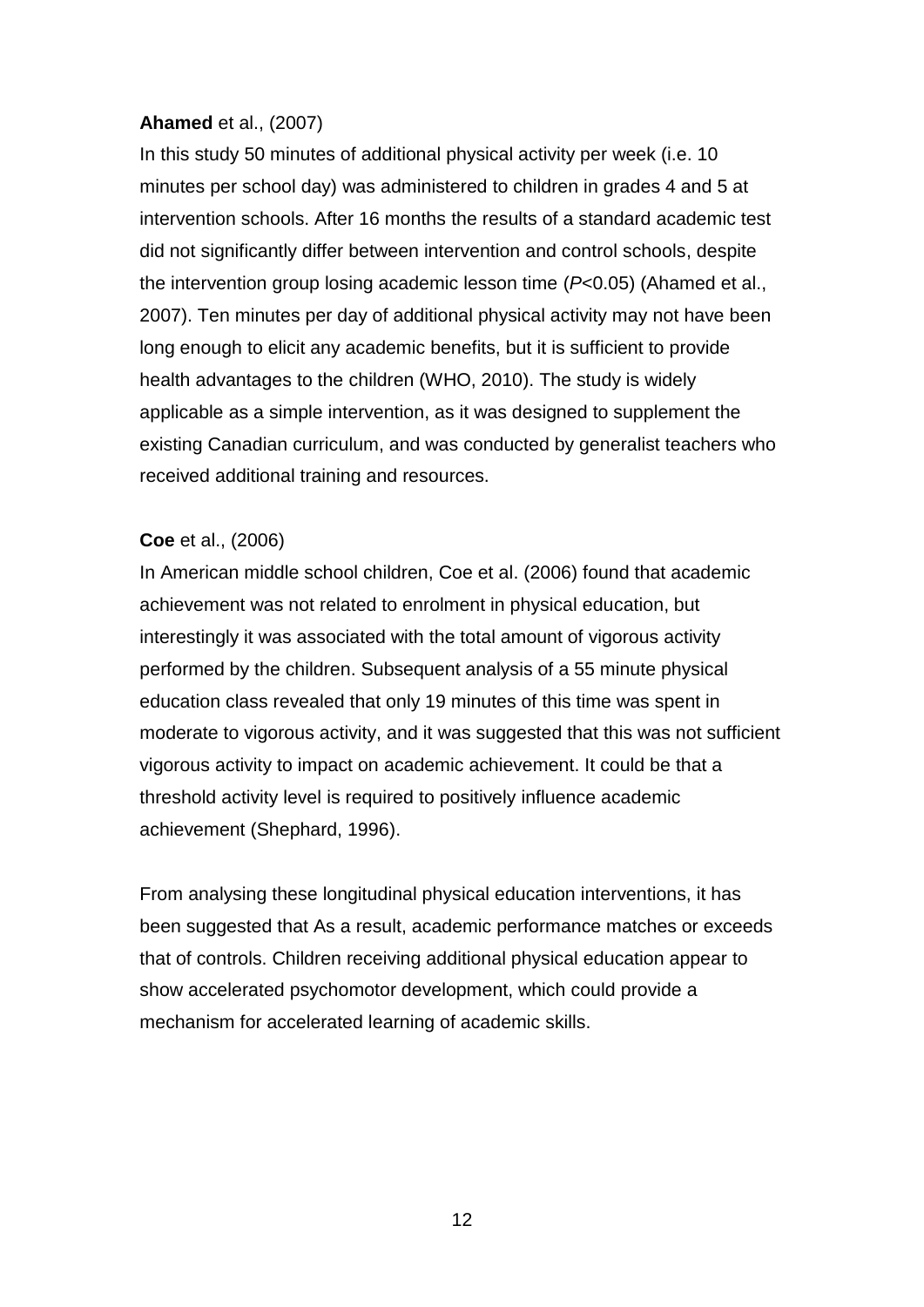# **Thus in summary:**

- well-controlled longitudinal studies generally support cross-sectional research, suggesting that academic achievement is maintained or enhanced by increased physical education, physical activity or sport
- when a substantial proportion of curricular time (up to an extra hour per day) is allocated to physical education, physical activity or sport, learning seems to proceed more rapidly per unit of classroom time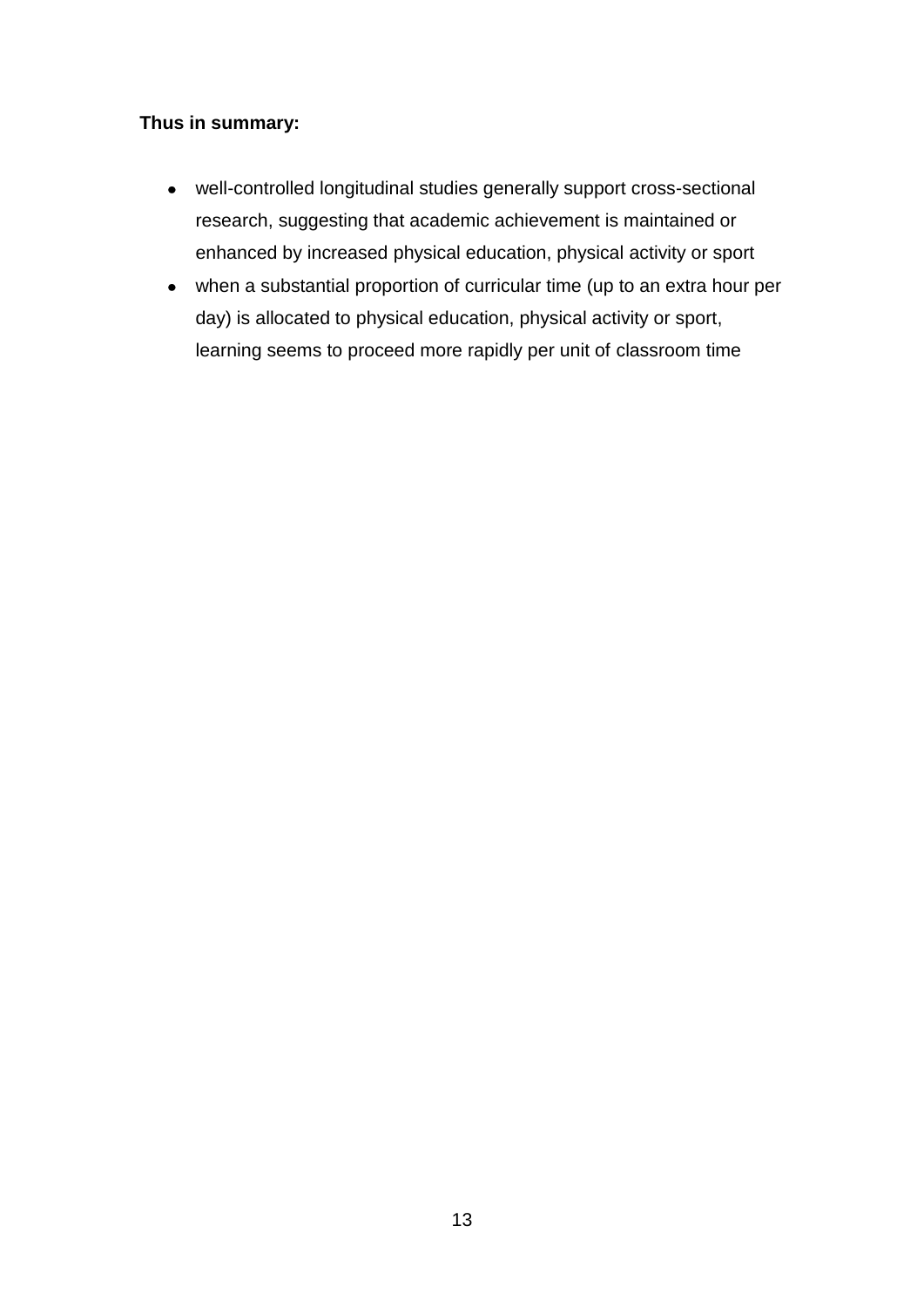# **4.0 The impact of PE, physical activity and sport on cognitive function.**

There is an extensive literature concerning the effect of single bouts of physical activity on cognitive function in young people and some studies examining the longitudinal (or chronic) impact of undertaking extra physical activity over or example a few months on cognitive function. It is important to include such information in this review as each physical education lesson or sport activity represents a bout of physical activity which might impact on learning on that day and indeed over a period of time. Cognitive function is often examined using computer tests and may include tests of memory, attention, perceptual skills and occasionally in longitudinal, studies IQ tests.

Three meta-analyses (statistical analysis of several earlier studies) have previously been conducted on physical activity and its influence on cognitive processes in youth. Etnier et al. (1997) investigated the effect of long-term and acute exercise on cognition, resulting in an overall effect size of 0.25 when reviewing 134 studies (in this case effect size refers to the impact of physical activity on cognition with 0.2, 0.5 and 0.8 respectively referring to a low, medium and high impact on cognition). They concluded that physical activity has a small, positive effect on various aspects of cognition. However, the authors did notice that as the experiments became more tightly controlled, the effect sizes consequently decreased (less of a positive effect).

In 2003, Sibley and Etnier published a further meta-analysis on the relationship between physical activity and cognition in children, due to a resurgence of study and interest in the area. The authors reviewed 44 studies, and found an overall effect size of 0.32. The largest relationship between physical activity and cognition was found in middle- school and young elementary children (effect size=0.40). The authors concluded that there was a significant, positive relationship between physical activity and cognition. The positive effects were task dependent, with the largest effect sizes found on perceptual skills (effect size=0.49) and IQ (effect size=0.34). No difference was found between acute or chronic interventions. Of particular interest, the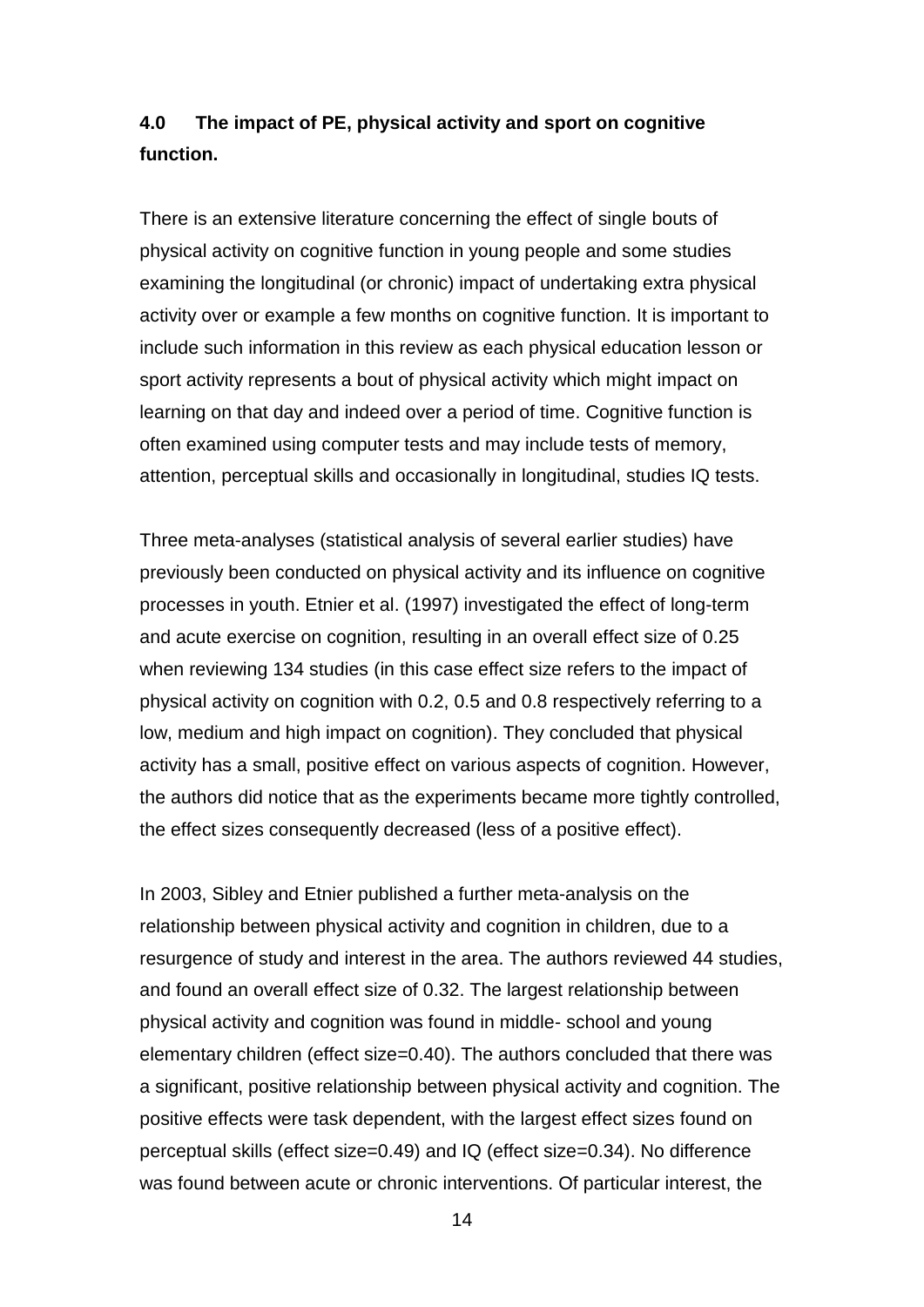study claimed that unpublished studies had a larger effect size than published work, indicating that no bias had occurred against the publication of nonsignificant results. However, only 9 of the studies used were reported in peerreviewed journals and many used questionable methodology (Tomporowski et al, 2008).

Most recently, a comprehensive review by Tomporowski et al. (2008) was conducted regarding exercise and cognition in youth, finding that systematic exercise programmes may enhance the development of specific types of mental processing which are considered important for both academic achievement and for cognitive function across an individual"s entire lifespan.

Despite such large scale reviews, few intervention studies have been conducted where a physical activity programme is integrated into the school day, and its effect on cognition is monitored. As highlighted by Trudeau & Shephard (2010), a common assumption made in review papers is that different physical activity forms provide similar stimuli for the learning process, though realistically this seems unlikely. Key studies in the area of physical activity and behaviour for learning are therefore individually reviewed below.

### *Trois-Rivieres* (Shephard, 1997)

A total of 546 Canadian primary school children participated in a quasiexperimental study, where the impact of an additional hour each day of vigorous physical education, taught by a professional instructor was investigated. The control groups were from classes immediately above and below the experimental group, whom received 40 minutes per week of physical education from their academic teacher. Despite the experimental group receiving 14% less academic instruction, their academic performance significantly increased relative to controls. In the initial months of the intervention, the experimental group experienced accelerated development of various psychomotor skills such as perception, though control students caught up later into the study.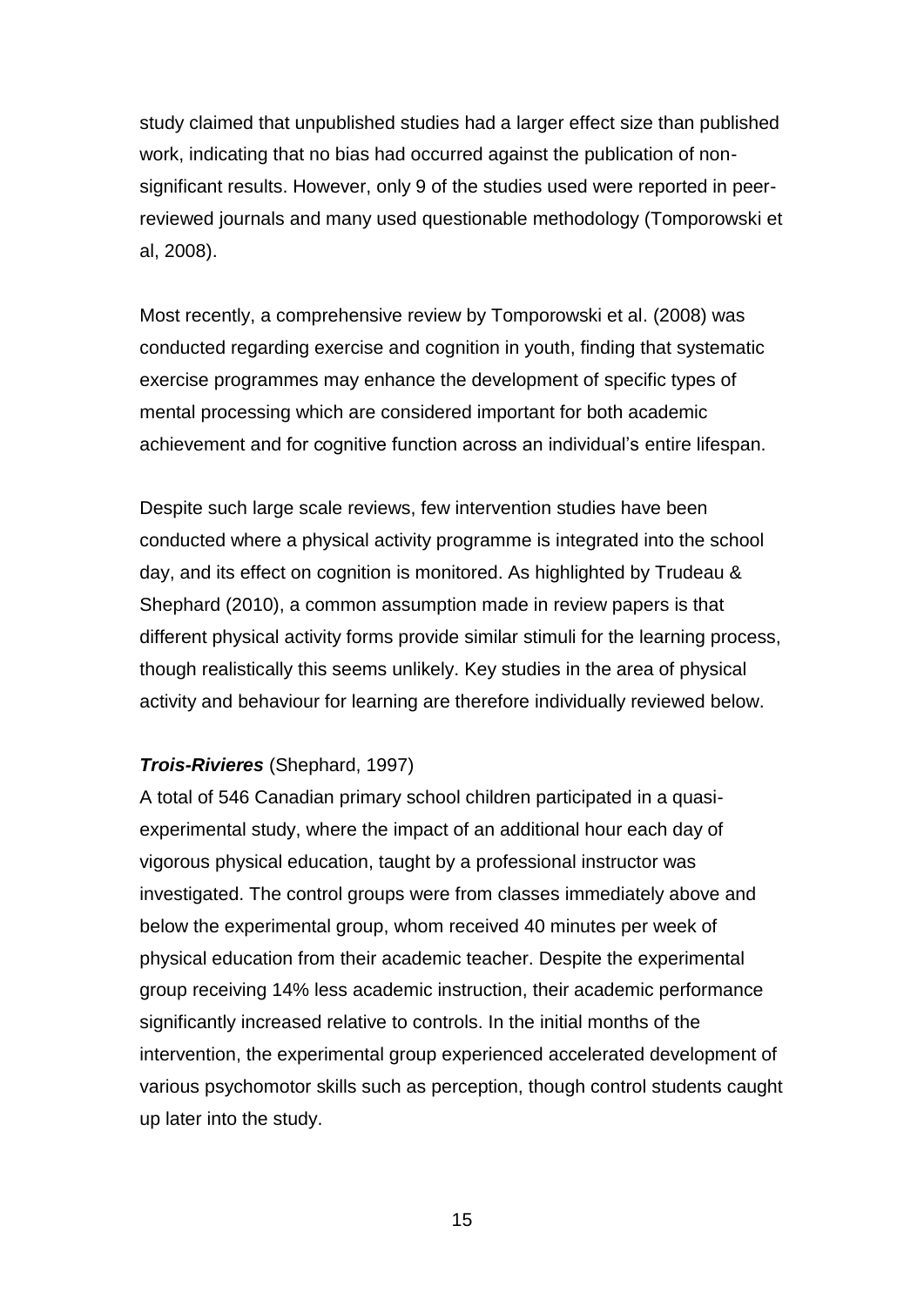#### **McNaughten and Gabbard** (1993)

Immediate, short term responses to physical activity were monitored in 120 male and female, grade 6 school children. Participants walked for 20-40 minutes depending on the trial allocated, followed immediately by a 90 second maths computer test. This was carried out 3 times a day for 3 weeks. Improved mathematical performance was witnessed immediately following 20- 40 minutes of afternoon walking, although no significant difference was noticed when performing the same intervention in the morning. This suggests that physical exertion may help to sustain appropriate cognitive functioning in the afternoon.

#### **Budde** et al. (2008)

This study showed that attention and concentration are enhanced following acute bouts of either coordinative exercise or normal sport lessons provided in physical education class in adolescent children. A total of 115 pupils aged 13– 16 years of an elite performance school were randomly assigned to an experimental and a control group and were tested for attention and concentration. Both groups performed the attention and concentration test after a regular school lesson (pre-test) and then after either 10 minutes of coordinative exercise (experimental group), or following a normal sport lesson (control group). Concentration and attention task scores were higher following either coordinative exercise or a normal sport lesson, in comparison to following a regular school lesson. Larger test score improvements were observed in the coordinative exercise group in comparison to the normal sport lesson group, though heart rate was similar in both groups. The authors suggested that the coordinative component of the exercise may explain the significant performance differences. Coordinative exercise may activate parts of the brain responsible for attention and concentration.

#### **Jarrett et al.** (1998)

In this intervention study, a break-time period was introduced once a week at an American primary school which was normally opposed to such practice. A total of 44 boys and girls were their own controls on non-break-time days, and were assessed in classroom behaviour areas of working, fidgeting and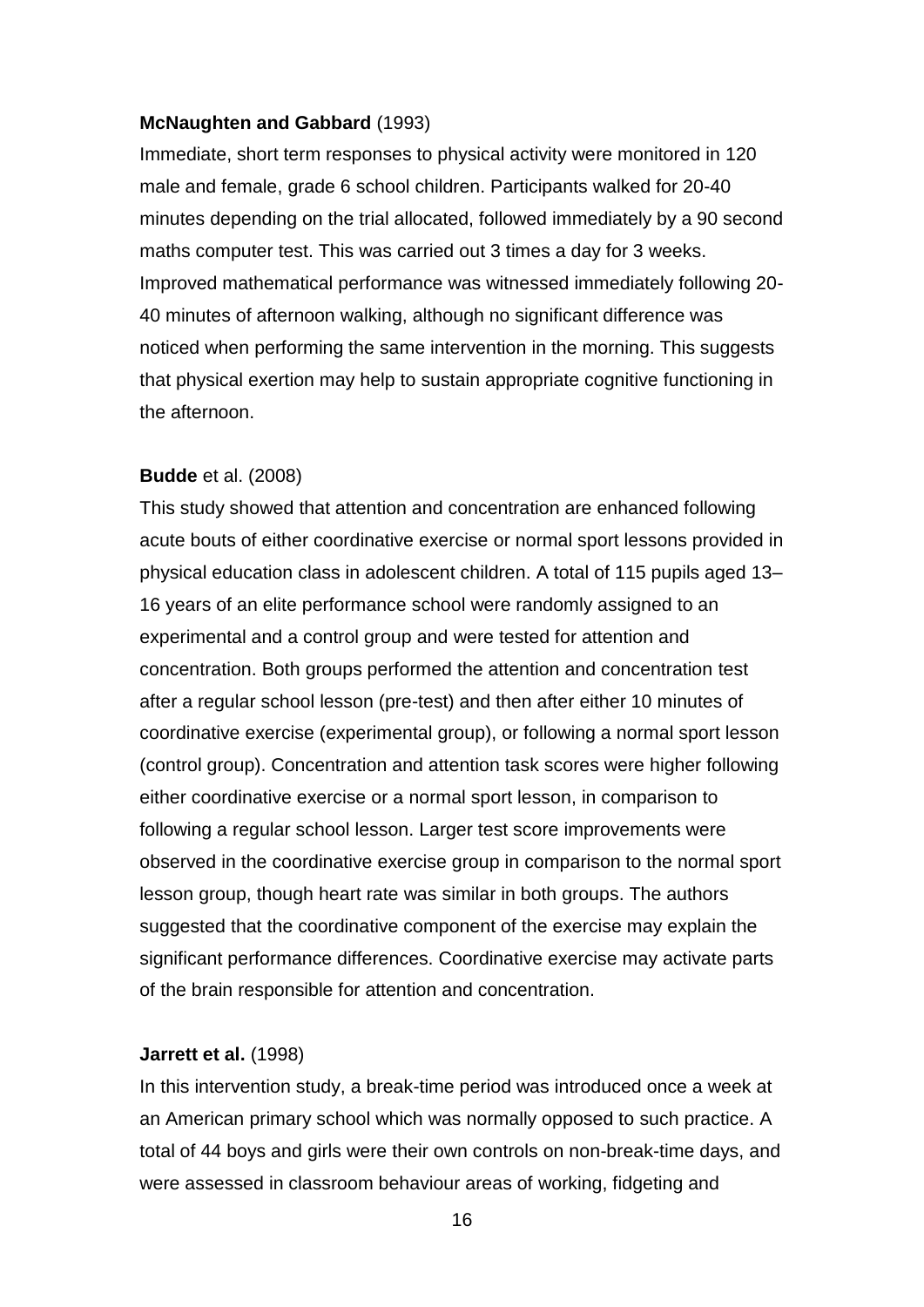listlessness. Over half (60%) of the participants (including those with attention deficit disorder) benefitted considerably, working more, fidgeting less, or both, on break-time days. The authors suggested that the break-time period serves a positive purpose in the primary school curriculum, contrary to the practice of minimising recess in many schools across North America and the UK.

#### **Hillman** et al. (2009)

This study examined the impact of 20 minutes of treadmill walking at 60% maximum heart rate, followed by cognitive testing, on 20 preadolescent children. The results showed an improvement in response accuracy and academic achievement on the exercise trial relative to a resting control trial. The findings indicated that single, acute bouts of moderately-intense aerobic exercise (i.e., walking) may improve the cognitive control of attention in preadolescent children, and further supports the use of moderate acute exercise as a contributing factor for increasing attention and academic performance. However, there was no increase in arithmetic performance following exercise.

#### **Caterino and Polak** (1999)

This experimental study investigated the effects of directed physical education activities and classroom activities on concentration levels of second, third, and fourth grade children. The physical activities group performed 15 minutes of walking and stretching in the gymnasium before completing a concentration test. The classroom activities group went straight from class to take the concentration test. The authors discovered that children in grade 4 experienced an immediate increase in concentration following 15 minutes of directed physical activity, whilst no detrimental effects were observed on the remainder of experimental participants from grades 2 and 3. It was suggested that the absence of improvement in grades 2 and 3 may indicate that development is a factor in concentration ability, and that the type of physical activity may influence the effect on concentration levels.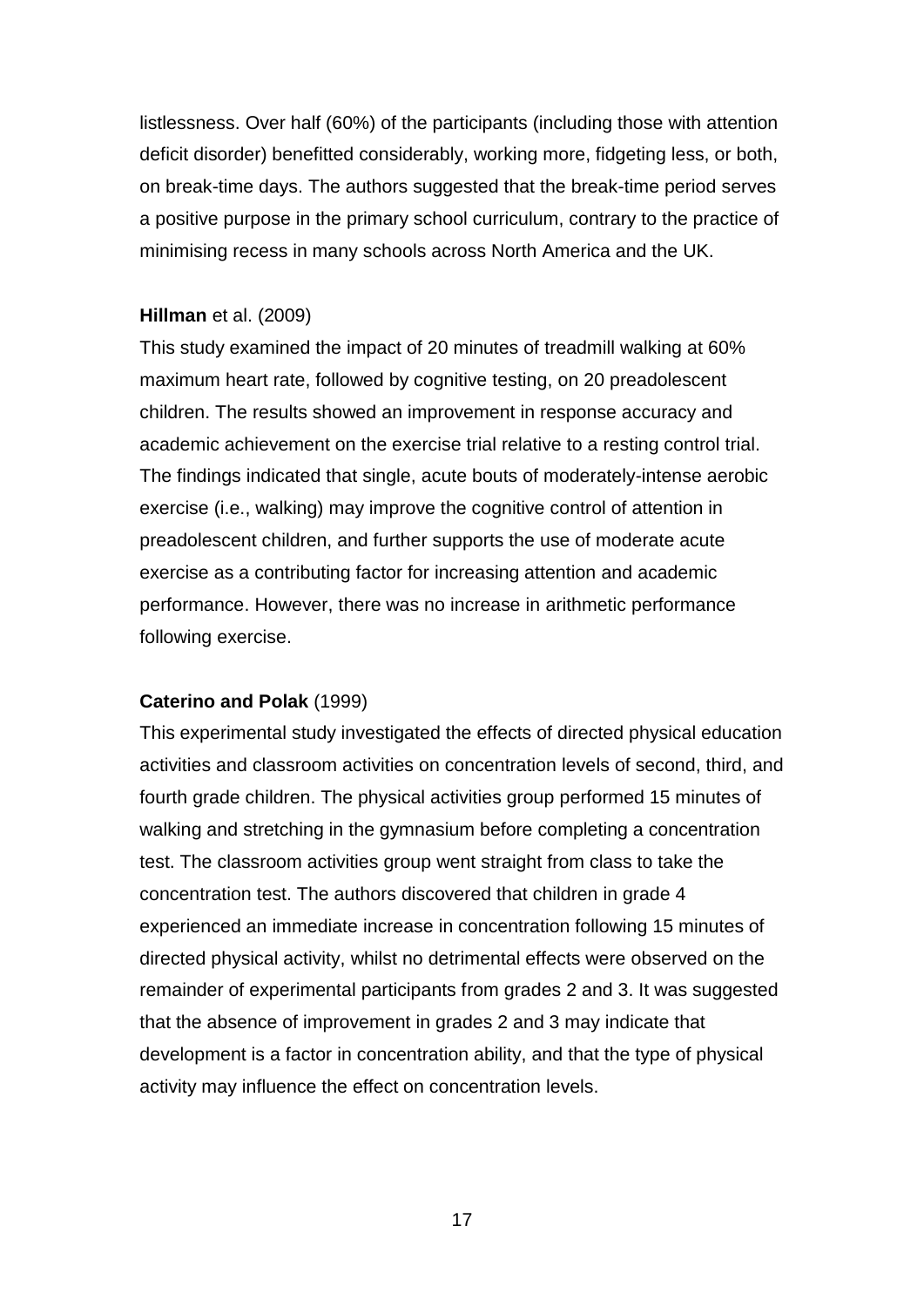# **Cooper et al. (2010)**

A total of 45 British adolescent school children performed visual search and attention tests before and after 10 min of jogging/walking exercise at an average heart rate of 172 beats.min<sup>-1</sup>. At 60 minutes after the exercise intervention the response times were faster after the exercise intervention, but the effect on accuracy was equivocal.

The mechanism by which exercise may improve cognitive function is possibly increased blood flow to, and greater arousal of, the brain (Shephard, 1997). The brain may also benefit indirectly from physical activity due to time away from study, providing boredom relief and consequentially higher attention levels when returning to classroom instruction.

As a review on exercise and child cognition by Tomporowski et al (2008) highlights, several experiments provide evidence to suggest that physical activity induces specific, not global, effects on children's cognitive function. Not all areas of cognitive processing experience improvement with physical activity, but the literature certainly indicates that physical activity can positively impact on both specific cognitive processes (perceptual skills, concentration, response time) and general learning behaviour (fidgeting, disruptive behaviour). There is no evidence to suggest any negative effects on learning behaviour from conducting physical activity beforehand. However, further research is needed to establish the optimal intensity and duration for cognitive stimulation in young people.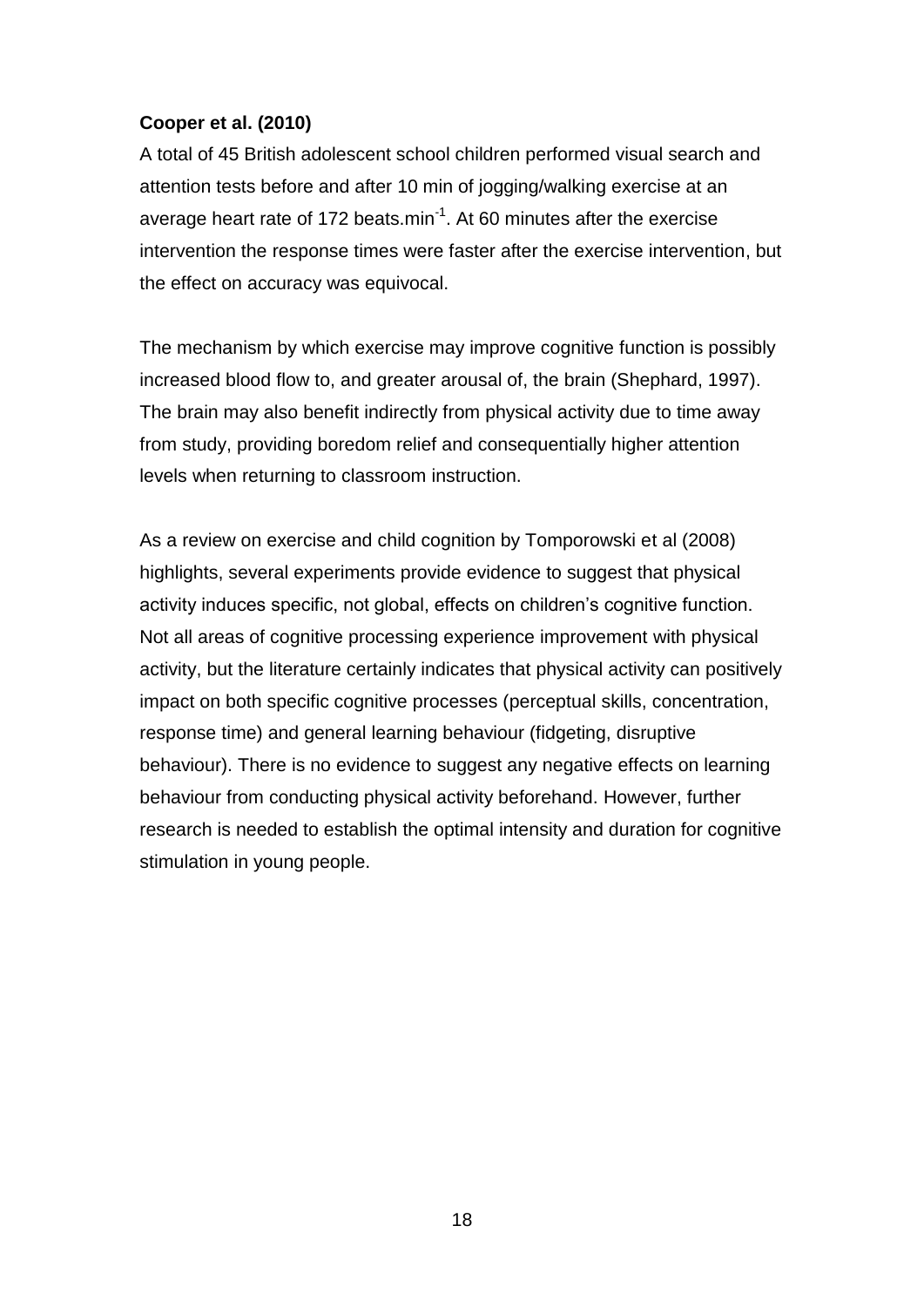Thus in summary:

- A positive relationship exists between physical activity and cognition with primary and middle-school age children gaining the most benefit in terms of enhanced cognitive function
- Perceptual skills, attention and concentration are all improved by a bout of physical activity, but perceptual skills seem to benefit the most from prior exercise
- There are no differences between the acute and chronic effects of physical activity on cognition so it is unclear if there are any additional benefits of a longitudinal programme or whether children simply benefit from each bout of exercise undertaken
- Prior exercise may be beneficial for cognitive function in both the morning and the afternoon as studies have shown an improvement in adolescents" performance on visual search and attention tests in the morning and on children"s performance in mathematics after an afternoon walk
- Further research is needed to establish the optimal intensity and duration for cognitive stimulation in young people.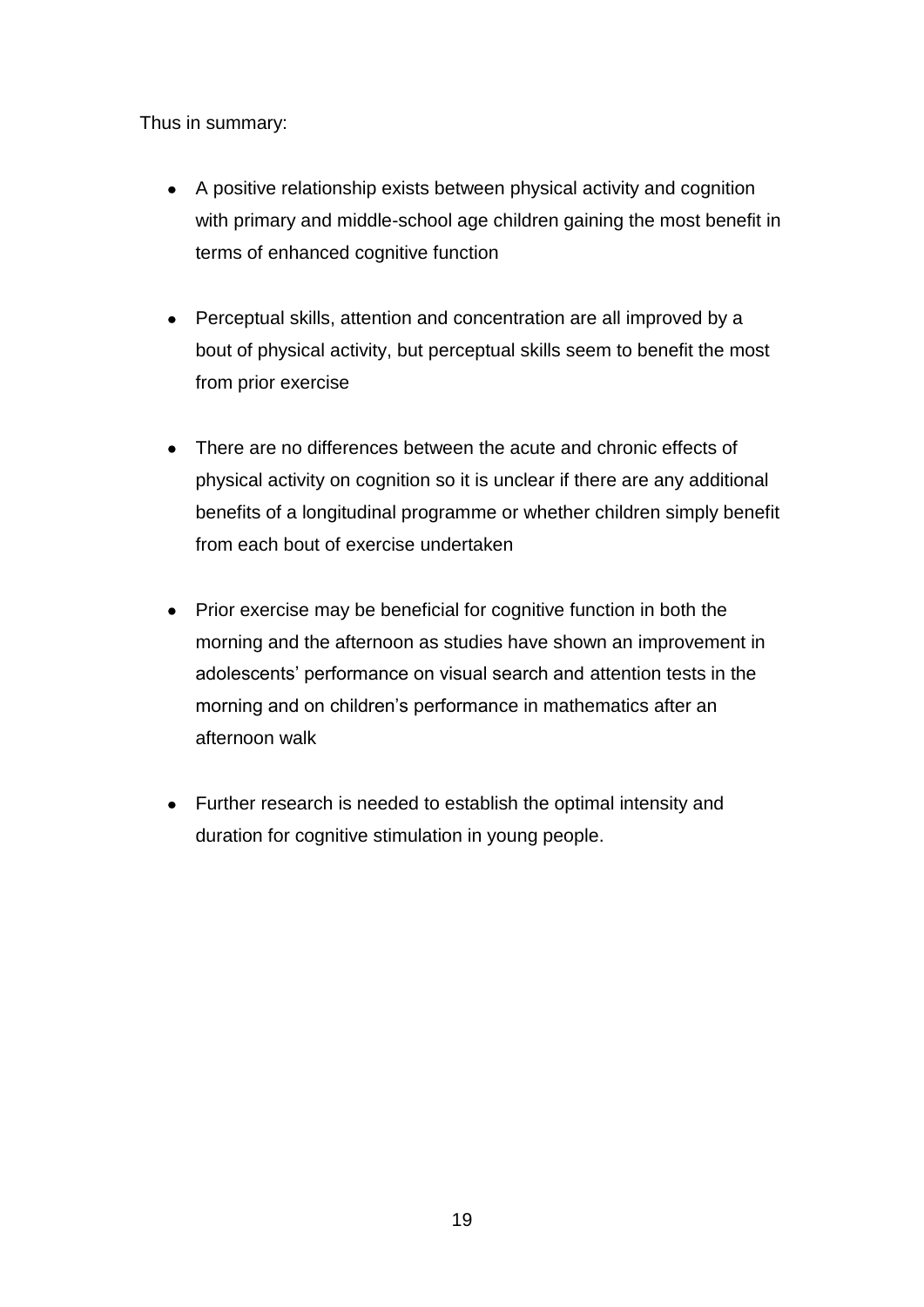# **5.0 The impact of physical education, physical activity and sport on classroom behaviours that may impact on academic achievement.**

Physical activity has a positive effect on classroom behaviour according to the data presented in extensive reviews on the topic (Strong et al., 2005; Trudeau & Shephard, 2008). According to several authors, young people undertaking additional physical activity during the school day generally demonstrate increased brain function, improved self-esteem and better behaviour (Cocke, 2002; Tremblay et al., 2000; Shephard, 1997).

Three longitudinal intervention studies from France (Fourestier et al, 1996), Australia (Dwyer et al., 1983) and Canada (Shephard & Lavalee, 1994) on schoolchildren were consistent in showing that when the amount of time dedicated to physical activity was increased, the teachers reported better behaviour and higher motivation in pupils towards their academic work.

However, the teacher assessments and behavioural opinions collected from such studies may partly reflect teacher attitudes towards the intervention. For example, in the Trois Rivieres study which increased time dedicated to physical education at the expense of academic instruction, 80% of the teaching staff were in favour of the activity programme, with the remainder holding a neutral point of view (Shephard, 1997). Whilst teachers suggested that the activity programme substantially improved behaviour, objective class reports did not support the teacher suggestions.

Some of the stronger studies in the field are listed below:

### **SHAPE study** (Dwyer et al., 1983)

In South Australia, 500 pupils participated in the SHAPE trial, which added 1.25 hours of endurance fitness training each day to the school programme for 10-year olds. The control group continued the normal curriculum receiving academic instruction whilst the experimental group participated in training. A two year follow-up indicated beneficial effects on teachers' ratings of classroom behaviour in the experimental group relative to controls.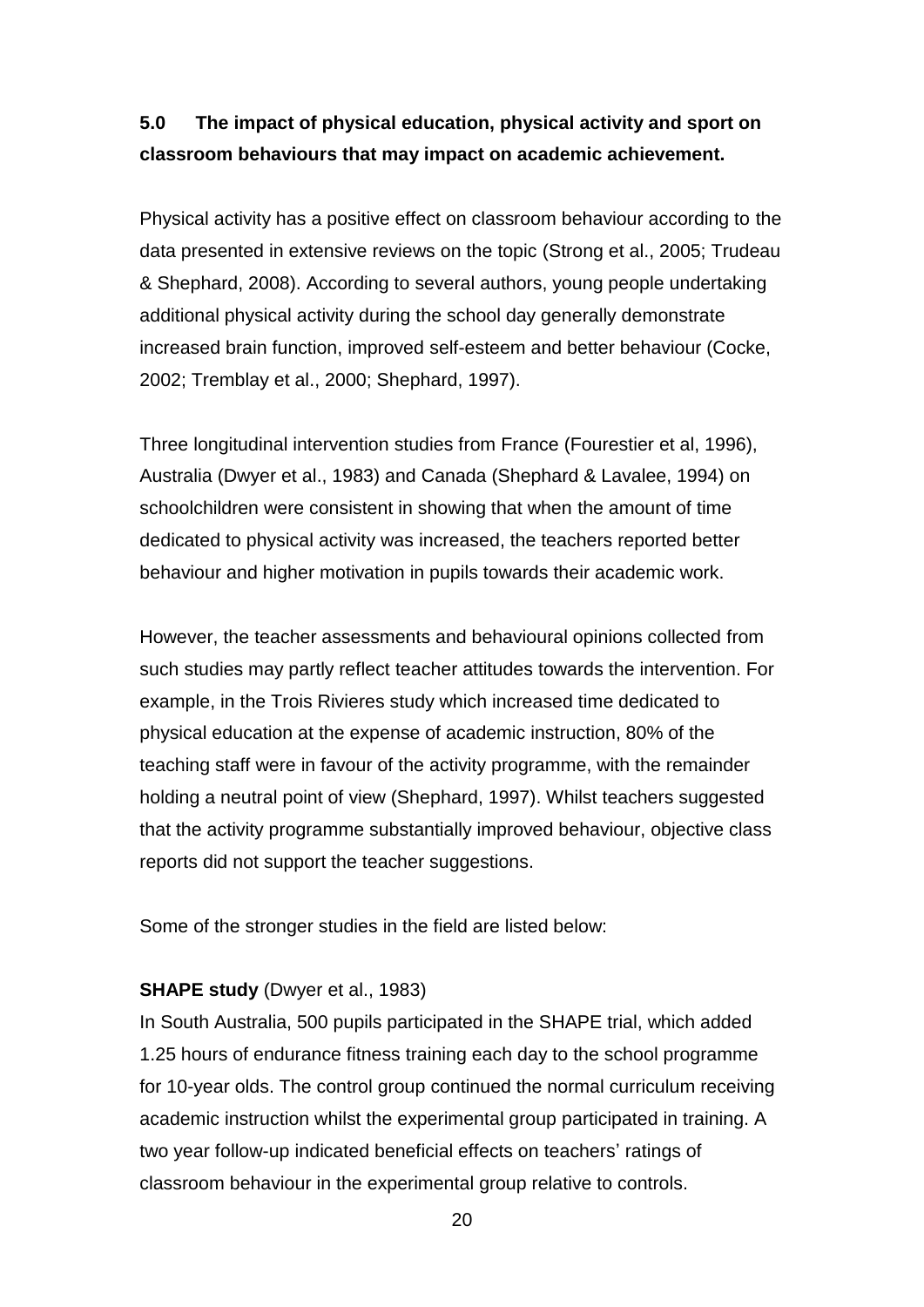# **The Qualifications and Curriculum Authority survey** into the effects of physical education and school sport (2001)

This UK-based study reported (as a result of survey findings) that physical education and school sport had made successful contributions to behavioural improvements and that negative behaviour and exclusions were on the decline. This trend was identified as a direct consequence of more structured and purposeful active break-times and opportunities to practice skills linked to the physical education curriculum.

# **BSkyB's 'Living for Sport' programme** (Armour et al., 2008) This programme consisted of a physical activity and sport programme developed to target pupils displaying poor class behaviour and other characteristics such as disaffection from school. Following the intervention pupils' attitudes and behaviour had improved in school-life.

### **The 'class moves' initiative'** (Lowden et al., 2001)

Small, classroom based interventions can also have an effect on classroom behaviour. The "class moves!" initiative demonstrated that physical activities designed to promote relaxation increased not only class behaviour but concentration and focus (Lowden et al., 2001).

### **Mahar** et al. (2006)

This unique physical activity programme was both simple and effective at improving school behaviour, therefore creating both physiological and psychological advantages for the participants. A 12 week classroom-based physical activity intervention with the primary aim of monitoring the resultant on-task behaviour during academic instruction was conducted on 243 children. The intervention group was subjected to "energisers", short classroom-based physical activities lasting 10 minutes and consisting of grade appropriate learning resources. This enabled children to increase daily physical activity whilst still under academic instruction. The energisers required no equipment and little preparation. On-task behaviour generally improved following the energisers (improvement in on-task behaviour by 8%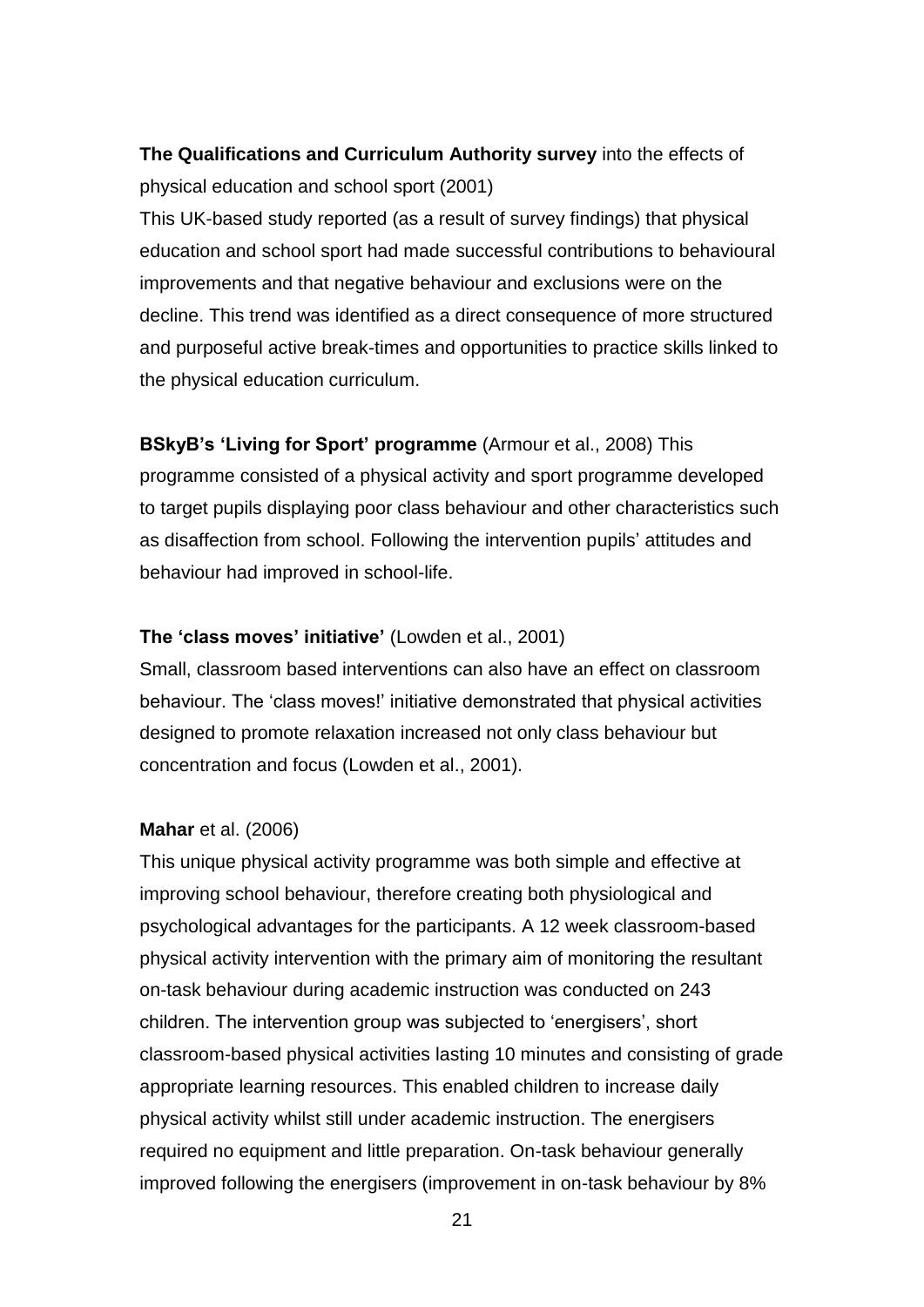compared to pre-energisers, *P=0.017*), though the most disruptive children showed even greater behavioural improvements (20% increase postenergiser activity). The intervention group also took more in-school steps (assessed via pedometer). In this study children remained in the classroom, but performed physical activity combined with academic work, which also increased on-task behaviour (by up to 20%), suggesting it is not the environment, but the physical movement which promotes the on-task behaviour.

#### **Barros et al.** (2009)

The amount and duration of breaks from academic study varies widely between schools in both the UK and North America. A large cross-sectional study of over 10,000 U.S children aged between 8 and 9 years old examined each pupil"s rating of classroom behaviour (as assigned by their teacher) and the amount of recess permitted by the school they attended. Classroom behaviour scores were higher for children with recess in comparison to those with either no breaks or minimal breaks. However, a dose response effect was not observed for those experiencing various recess durations. Socioeconomic status was also associated with behaviour, with lower SES individuals having lower classroom behaviour scores. Those who received no recess were much more likely to be from lower socio-economic backgrounds which limits the significance of the findings of the study.

**Pellegrini & Davis**, 1993; **Pellegrini** et al., 1995; **Jarrett** et al., 1998 Several studies have shown that student"s on-task and classroom behaviour was superior following a period of recess (break). Similarly children became more fidgety and inattentive on days when recess was not permitted or was delayed and after the recess period, students were more attentive and less fidgety. Despite such research being conducted on individual schools and limited sample sizes, the coherence of findings suggests that recess may play a part in increasing class behaviour. In Pellegrini & Davis (1993) and Pellegrini et al (1995) however, children involved with the studies were accustomed to having recess and so the anticipation caused by delaying recess may lead to increases in fidgeting and inattentiveness. In contrast,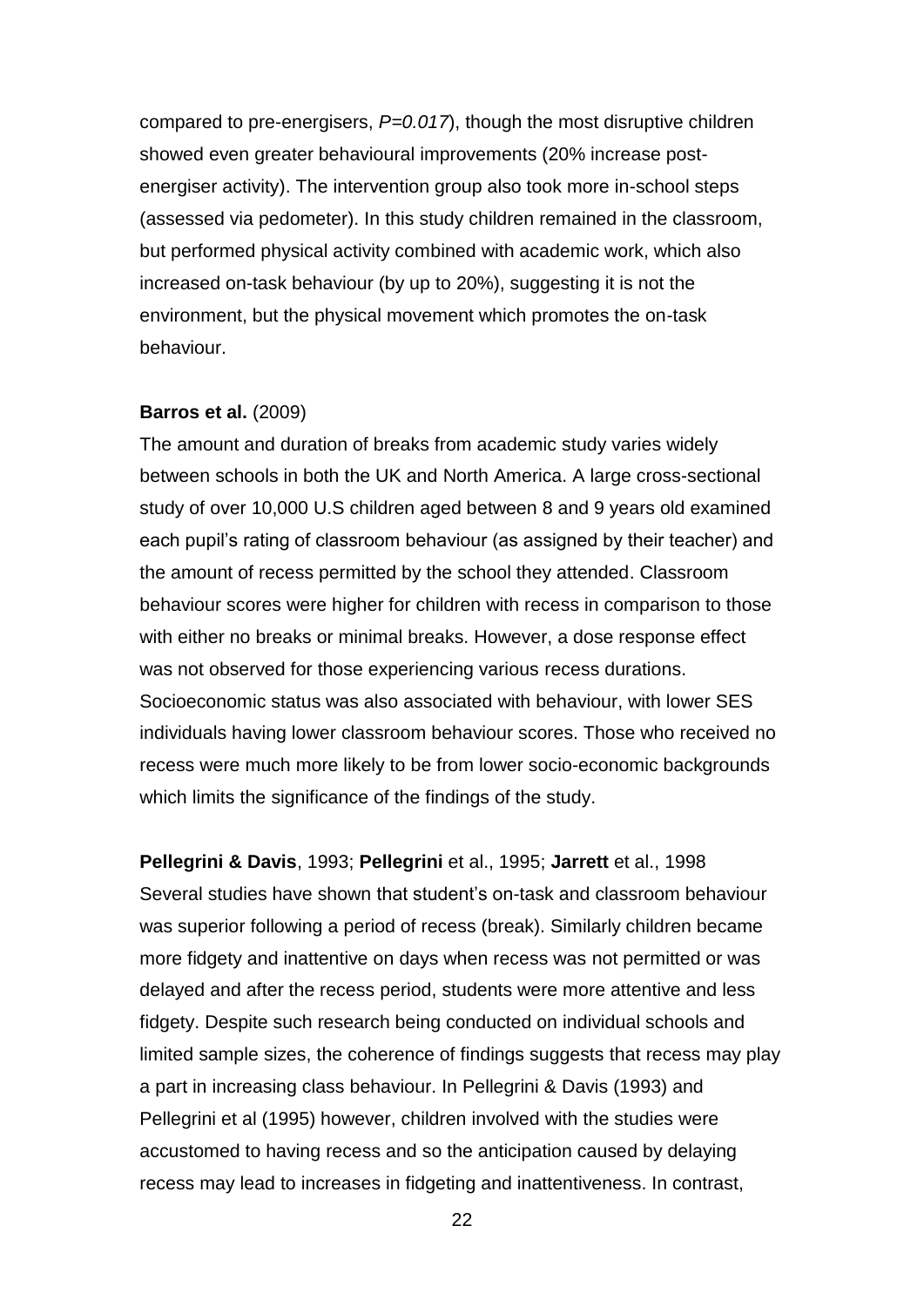similar positive findings were observed by Jarrett et al. (1998) in a school which did not include recess during the school day except during the intervention. Thus, being confined to a classroom for continuous instruction appears to lead to an inattentive state and less efficient work.

Thus in summary the weight of available evidence would suggest that:

- As little as 10 minutes of additional organised physical activity in or outside the classroom implemented into the school day improves classroom behaviour, and consequently may enhance academic performance
- The addition of break times when physical activity is undertaken improves classroom behaviour and consequently may enhance academic performance.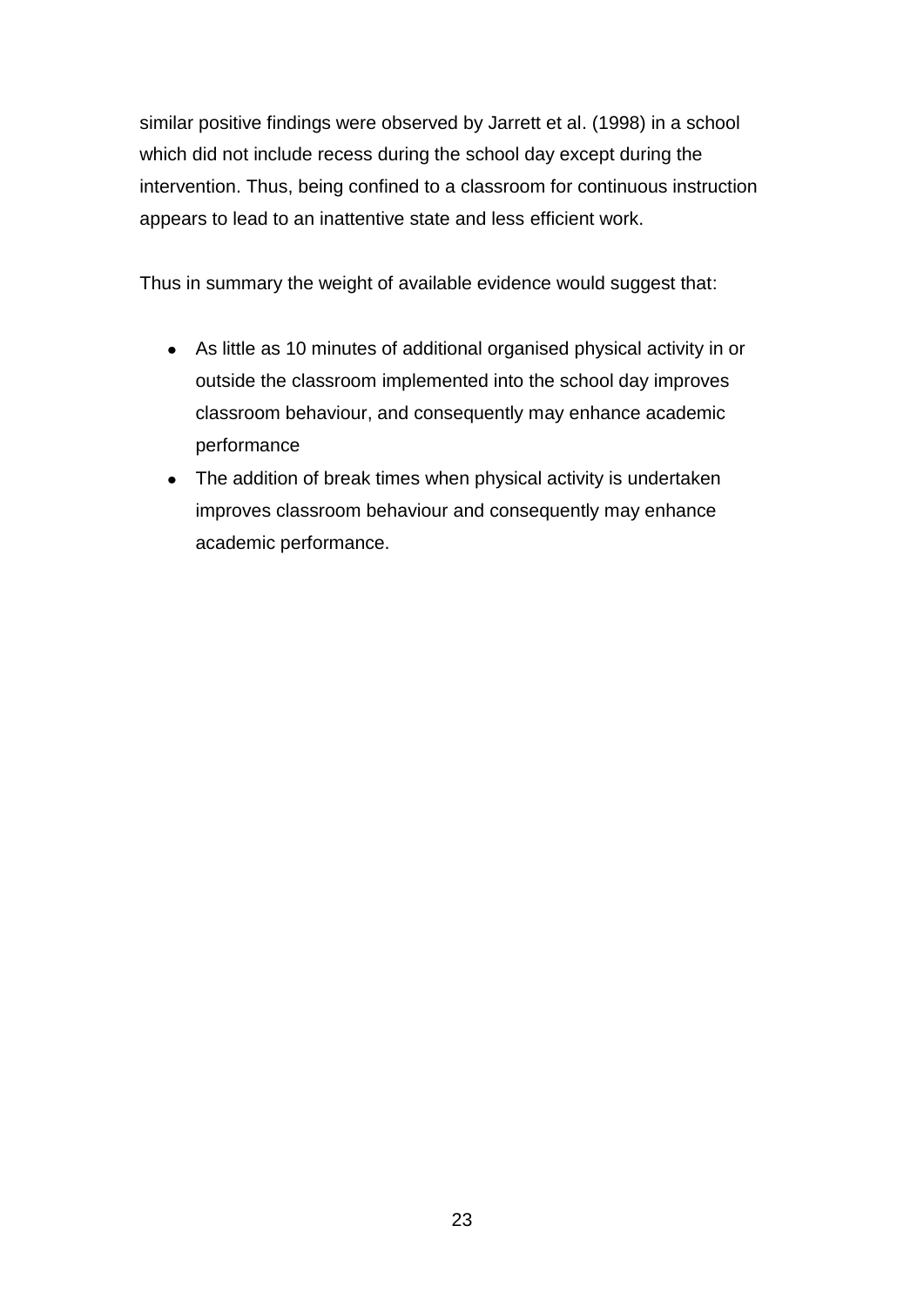**6.0 The impact of physical education, physical activity and sport on psychological and social benefits which may impact on academic achievement.**

#### **Mental health including self-esteem and confidence**

The US National Longitudinal Study of Adolescent Health reported a positive association between physical activity and several components of mental health, including self-esteem, emotive well-being, spirituality, and future expectations (Trudeau & Shephard, 2010). Similarly it has been stated that the positive impacts of physical activity on anxiety, depression, mood, and wellbeing are not disputed (Tomporowski, 2003a).

Regular physical activity in adolescents is significantly related to a favourable self-image, in addition to physical and psychological well-being (Kirkcaldy et al., 2002). A study on German adolescents observed lower anxiety and depression scores, as well as less social behavioural inhibition, than their less active peers. The significant relationship between physical activity and selfimage also remains after controlling for socioeconomic status (Tremblay et al., 2000).

There is a wealth of literature to suggest that physical activity is significantly related to increased self-esteem and speculated "knock-on" effects of this are benefits in all aspects of school life, including improved classroom behaviour and academic performance (Shephard, 1996). The influence of physical activity on self-esteem may be influenced by the activity mode undertaken, although positive cognitive behavioural modifications have been observed across aerobics, strength, dance, and flexibility activities (Strong et al., 2005). One recent well-controlled study has shown improvements in self-esteem following running activities in girls (DeBate et al. 2009). Psychosocial and behavioural changes amongst girls participating in two developmentally focused youth sport programmes were assessed. Girls in grades three to eight participated in "Girls on the Run" and "Girls on Track". The programmes aimed to increase physical activity during the greatest age-related activity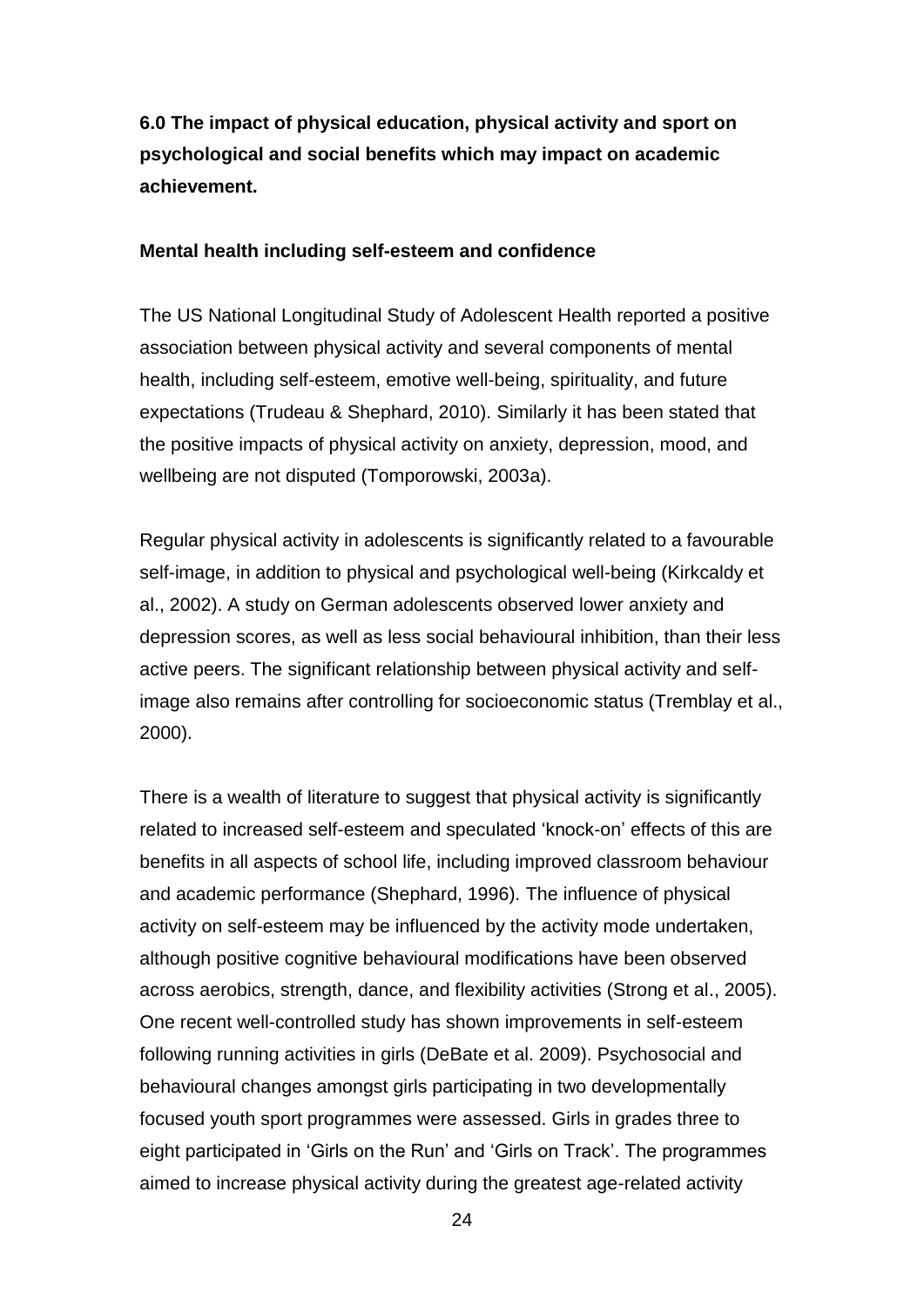decline, whilst also addressing gender barriers. The programmes resulted in beneficial increases in global and specific self-esteem, enhanced satisfaction with body image, and increased physical activity frequency and commitment.

It is of particular interest that increased self-esteem is often thought to provide the impetus to participate in physical activity and sport, and that low-self esteem is often a key barrier preventing participation. Thus, development and inclusion orientated interventions shown to increase self-esteem could be the trigger for increasing youth engagement in physical activity. Conducting such interventions in schools means that little effort is required for pupils to become involved (compared to specialist, out of school clubs), and could provide the catalyst for the cyclical trend of increased self-esteem leading to increased participation. Further longitudinal research is required to firmly establish this concept however, as cross-sectional studies which observe high-exercise groups with lower levels of depression and high self-esteem cannot ascertain the direction of such a relationship (Field et al, 2001; Tremblay et al, 2000).

There is evidence that taking part in sport and physical activity programmes can improve confidence. It was reported by Jeanes et al. (2009) in relation to the Cricket Foundation Chance to Shine programme that:

Teachers reported that girls who would not normally have participated in team sports or extra-curricular activity were now regular attendees at the girls cricket club, explaining it had given some girls the opportunity to "find something they are good at and hadn't realised."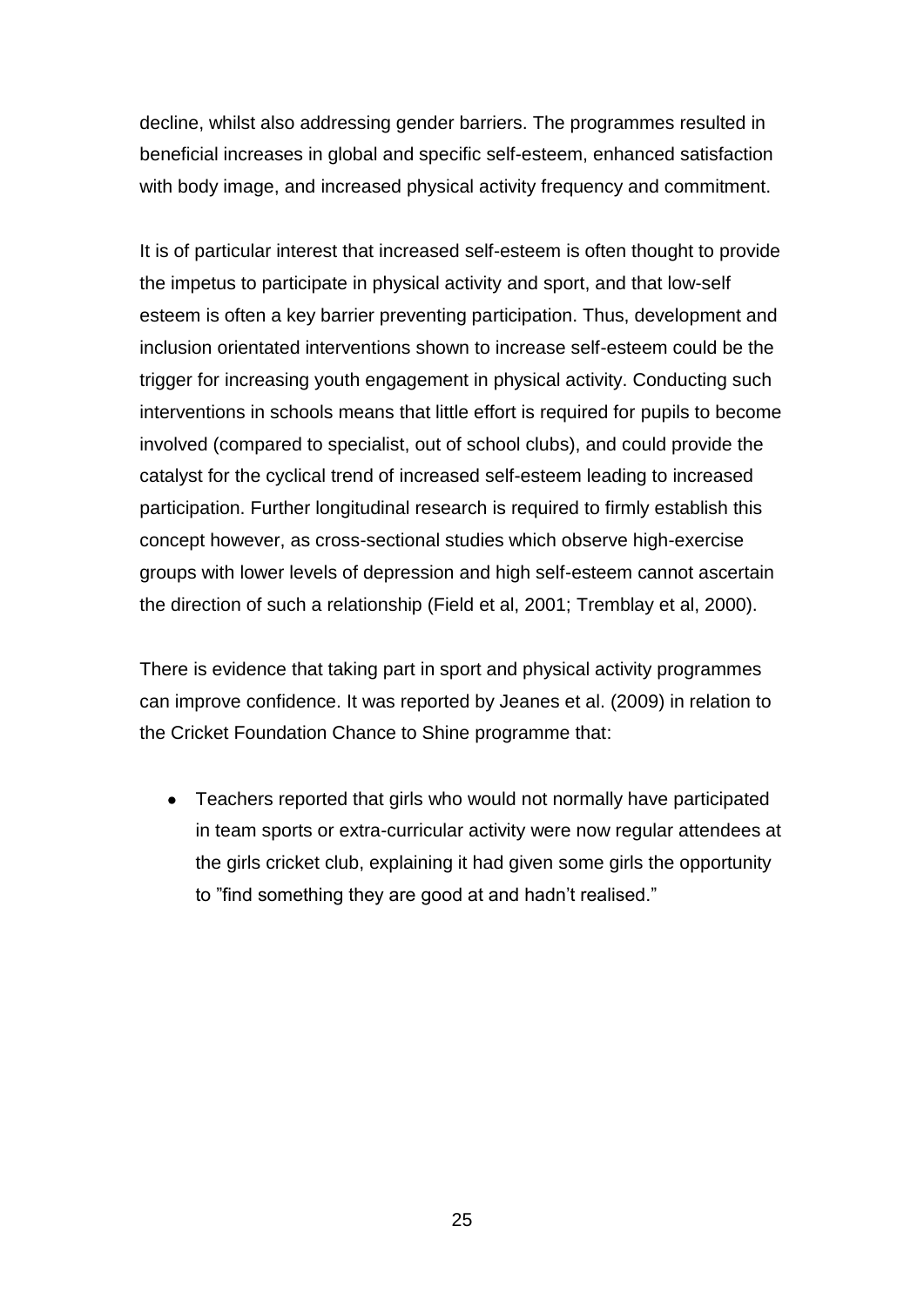• The value of the cricket sessions for improving girls' confidence was notable. Asian girls discussed being reluctant to take part in sport previously, but due to the cricket sessions being structured and delivered in a way that helped them negate previous barriers they had overcome their lack of confidence and were now extremely enthusiastic and motivated about playing. Many of the girls spoken to discussed how playing cricket had helped them overcome restrictive gender beliefs about their capabilities and in doing so had gained confidence in other aspects of school.

#### **Anti-social behaviours**

A report by the World Health Organisation (Jones-Palm & Palm, 2004) found that young individuals who participate in organised sport demonstrate lower rates of anti-social behaviour and teenage pregnancy. Furthermore, they are less likely to smoke cigarettes or use drugs than non-sports participants. Similar intoxication findings emerged from a behavioural investigation survey of 1000 German adolescents, which found a strong association between sports participation and resistance to drug and alcohol addiction (Kirkcaldy et al, 2002). Lower rates of anti-social behaviour are likely to result is lower disaffection from school and thus enhanced academic performance.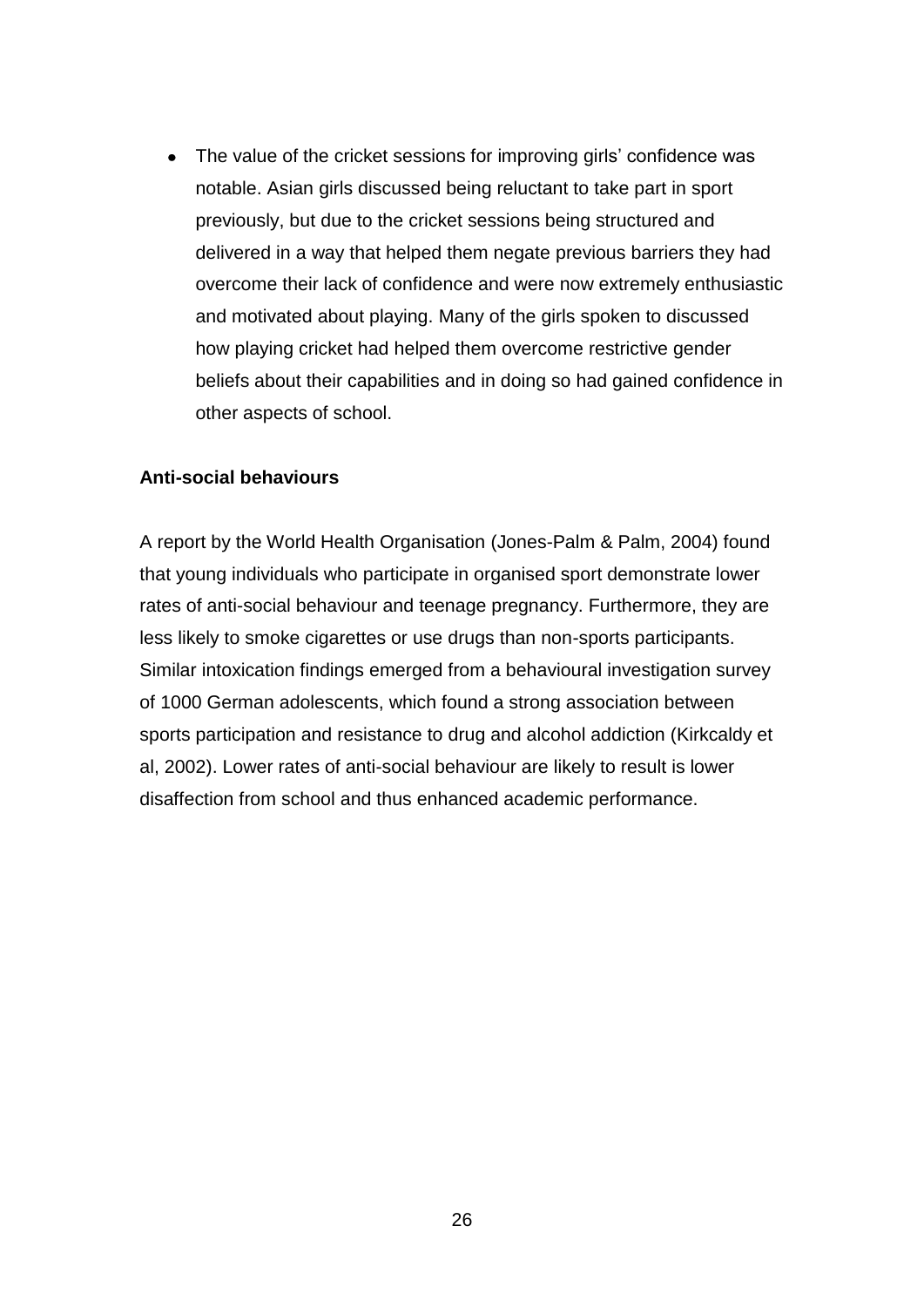# **Thus in summary**:

- There is a positive association between physical activity and several components of mental health, including self-esteem, emotive wellbeing, spirituality, and future expectations
- Physical activity has a positive impact on anxiety, depression, mood, and wellbeing
- Young individuals who participate in organised sport demonstrate lower rates of anti-social behaviour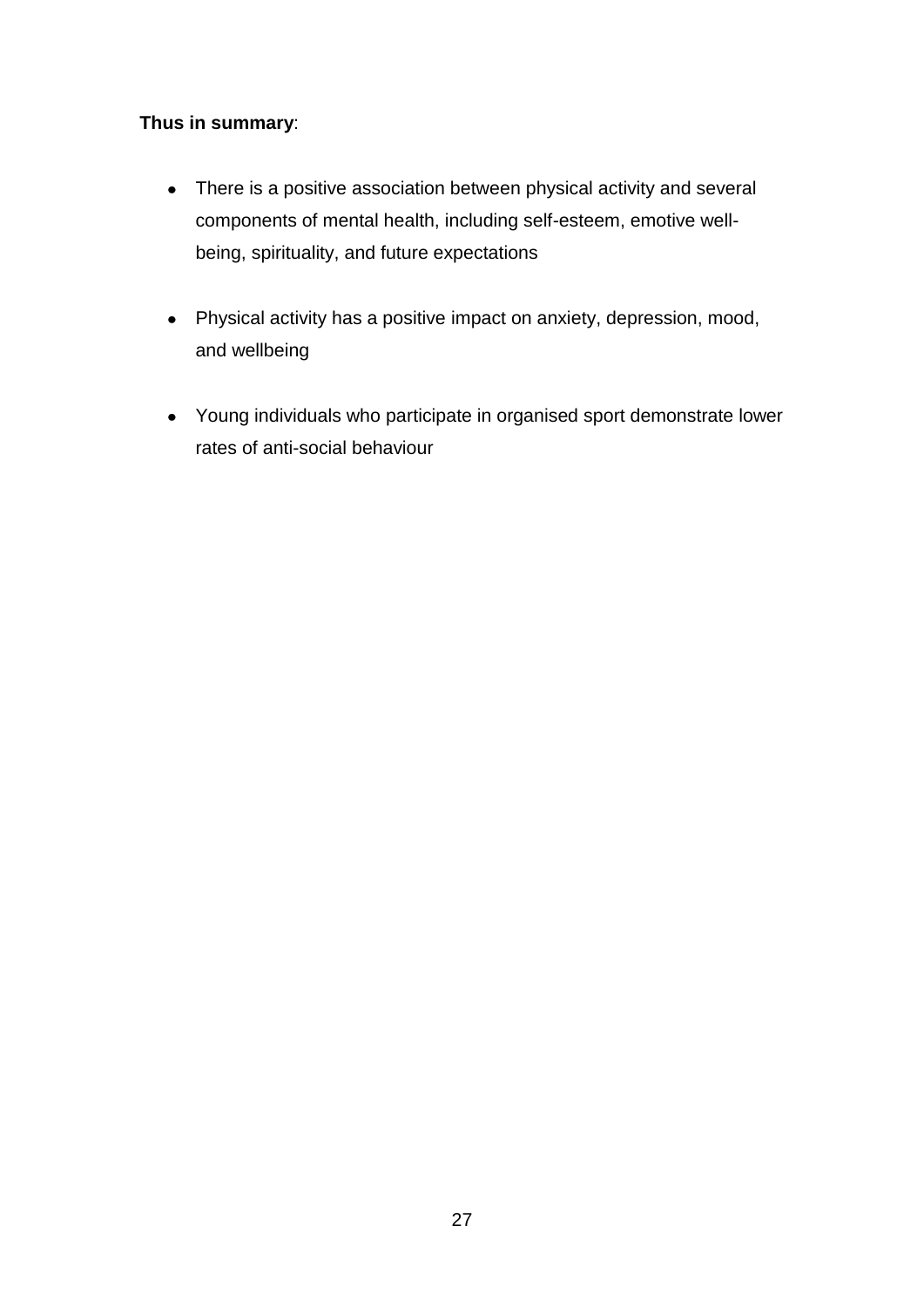# **7.0. Impact of physical education, physical activity and sport on school attendance.**

Although there are problems with the way in which absenteeism is defined including the use of authorised absence or not and in the length of absence recorded (Atkinson et al, 2000) there is sufficient consistency in the literature to draw some valuable conclusions regarding the effect of physical education and sport on attendance.

A recent literature review of school-based interventions has suggested that "sport and physical activities" are able, to some degree, to facilitate personal and social development in some disaffected young people under some circumstances" (Sandford et al., 2006). By providing target groups with social capital through physical activity it may therefore indirectly enhance school attendance. School connectedness and school satisfaction, two outcomes linked with successful school sport and physical education programmes, are known to prevent drop-out from school (Libbey, 2004) and some studies have already shown positive improvements in attendance and personal development following the introduction of sports schemes (Long et al., 2002).

Some of the stronger studies examining the relationship between sports participation and attendance at school are out-lined below:

#### **Melnick** et al. (1992)

Sports participation was associated with a lower drop-out rate from school in a study of 3,686 African-American and Hispanic students, although no relationship between academic attainment and sports participation was observed. This study supported the suggestion that school connectedness encouraged retention (Melnick et al., 1992).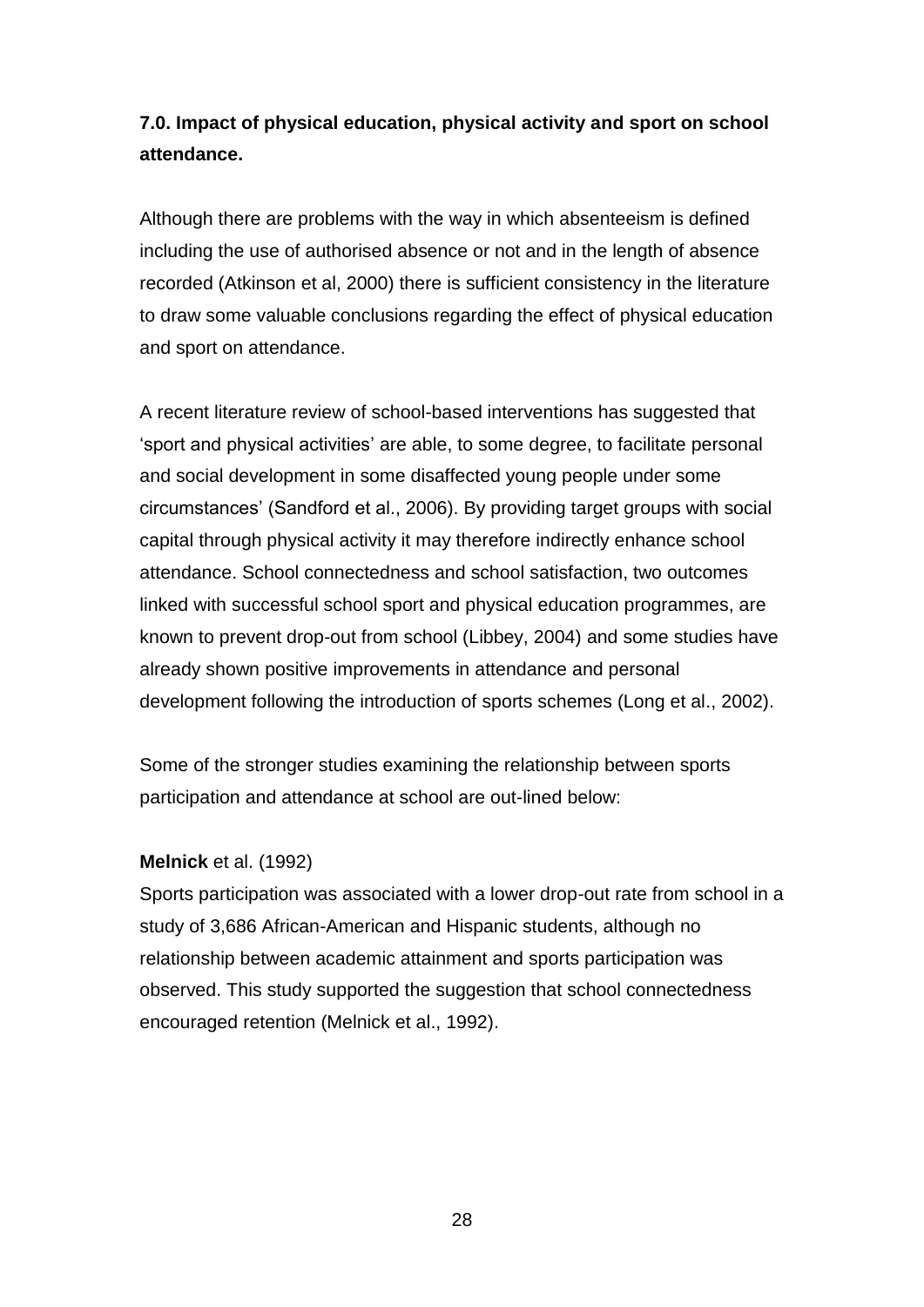# **Maryland Adolescent Development in Context Study** (Hawkins and

# Mulkey, 2005)

This longitudinal study included 67% African-Americans and 33% European-Americans and found that sports participation resulted in a reduction in absenteeism from school, but only in females.

# **Welk** (2009)

A total of 2.4 million Texas students in grades 3-12 took part in a series of Fitnessgram® tests during 2007-2008. One of the outcomes from the data analysis was that higher physical fitness achievement was associated with better school attendance rates. Of particular note is that this key finding remained true after controlling for potential confounding variables including socio-economic status, ethnicity and school size.

# **McKenzie** et al. (2004)

This two-year intervention study involving a physical education curriculum change showed a small increase in moderate and vigorous physical activity over control subjects, but no effects on enjoyment of PE or attendance in classes according to follow-up student surveys. However, the authors suggested that in the particular school used, the baseline levels for enjoyment of PE and attendance were particularly high, leaving little room for improvement.

# **Houlihan** et al. (2009)

The School Sport Partnership (SSP) programme initiative in England was central to the Labour governments Physical Education, School Sport and Club Links national strategy, which set out to address participation, inclusion, and coherence between sporting opportunities. Joining this partnership meant additional funding was provided each year so the school could increase sporting opportunities for all. The vast majority of English schools participated in the programme and the impact of the scheme was assessed by the Loughborough partnership (2009).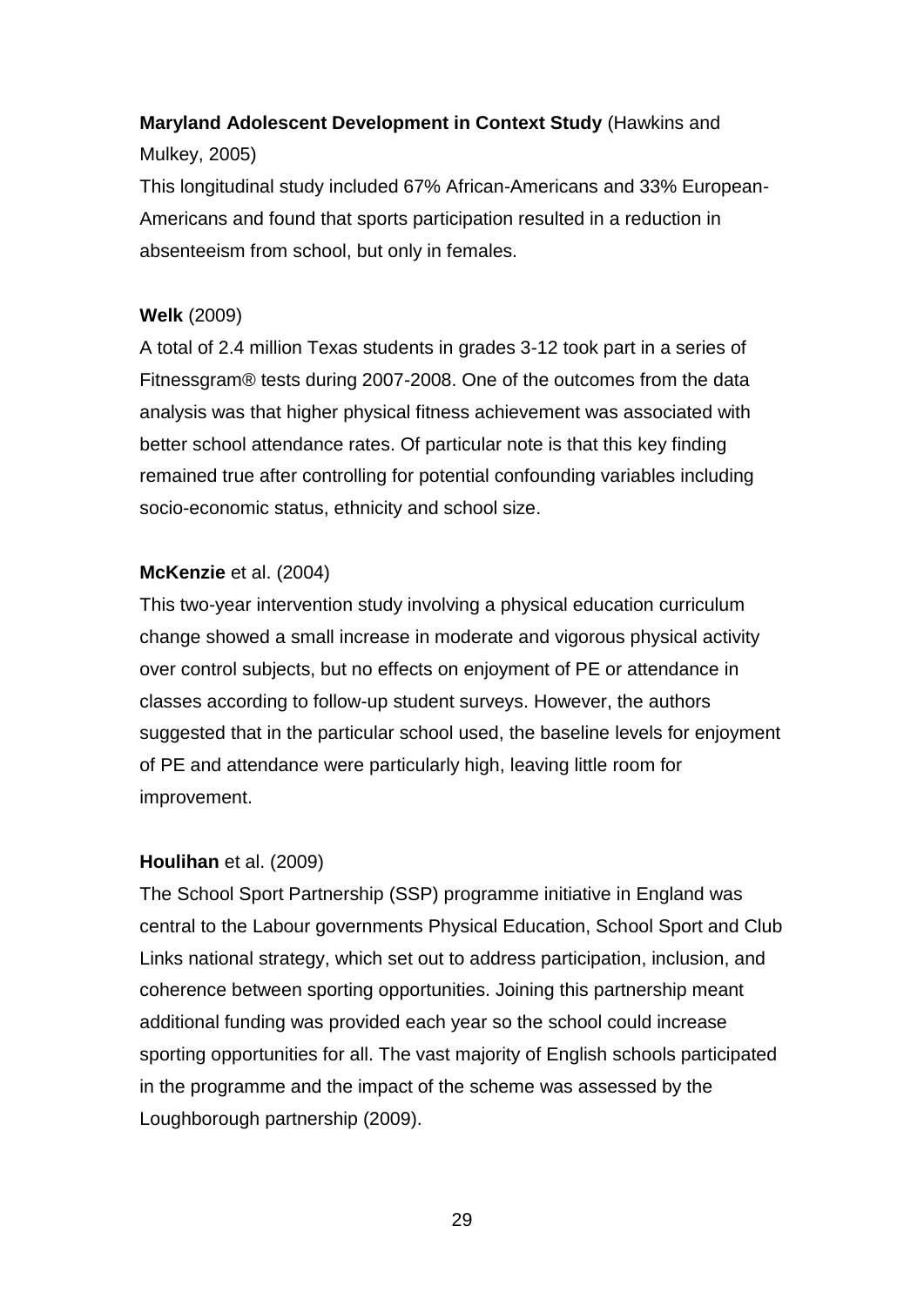Key findings included:

- 48% of head teachers reported that school attendance had improved "slightly" or "markedly" since their school had become involved in the SSP with most of the remainder reporting no change (45%).
- Case studies indicated the programme caused an increased motivation to attend school amongst pupils, giving them opportunities and events to look forward to through increasing PE and sport/extracurricular activities.
- Attendance data in one school which increased curriculum PE and sport increased from 89.9% in 2000/1 to 94.2% in 2005/6. In another case study school where a swimming pool was constructed 42% of children self-reported that they were more on time for school, while staff commented in a further case study example that the introduction of a morning activity programme had resulted in better punctuality and attendance from pupils.
- Head teachers and school staff felt that SSP activities had enhanced motivation for school, particularly amongst target groups.
- 57% of head teachers reported that the School Sport Partnership  $\bullet$ programme had had a "slight" or "substantial" positive impact on attendance in their school
- Overall increasing PE and school sport appeared to be an effective strategy for improving attendance, especially where it was part of a wider package aimed at whole school change.

The study concluded that: to impact whole school attendance, physical education and school sport programmes should be innovative, engage the whole school in daily or weekly activity programmes and, importantly, be fully integrated within a multi-dimensional school aim of improving attendance, increasing attainment, and changing attitudes to learning.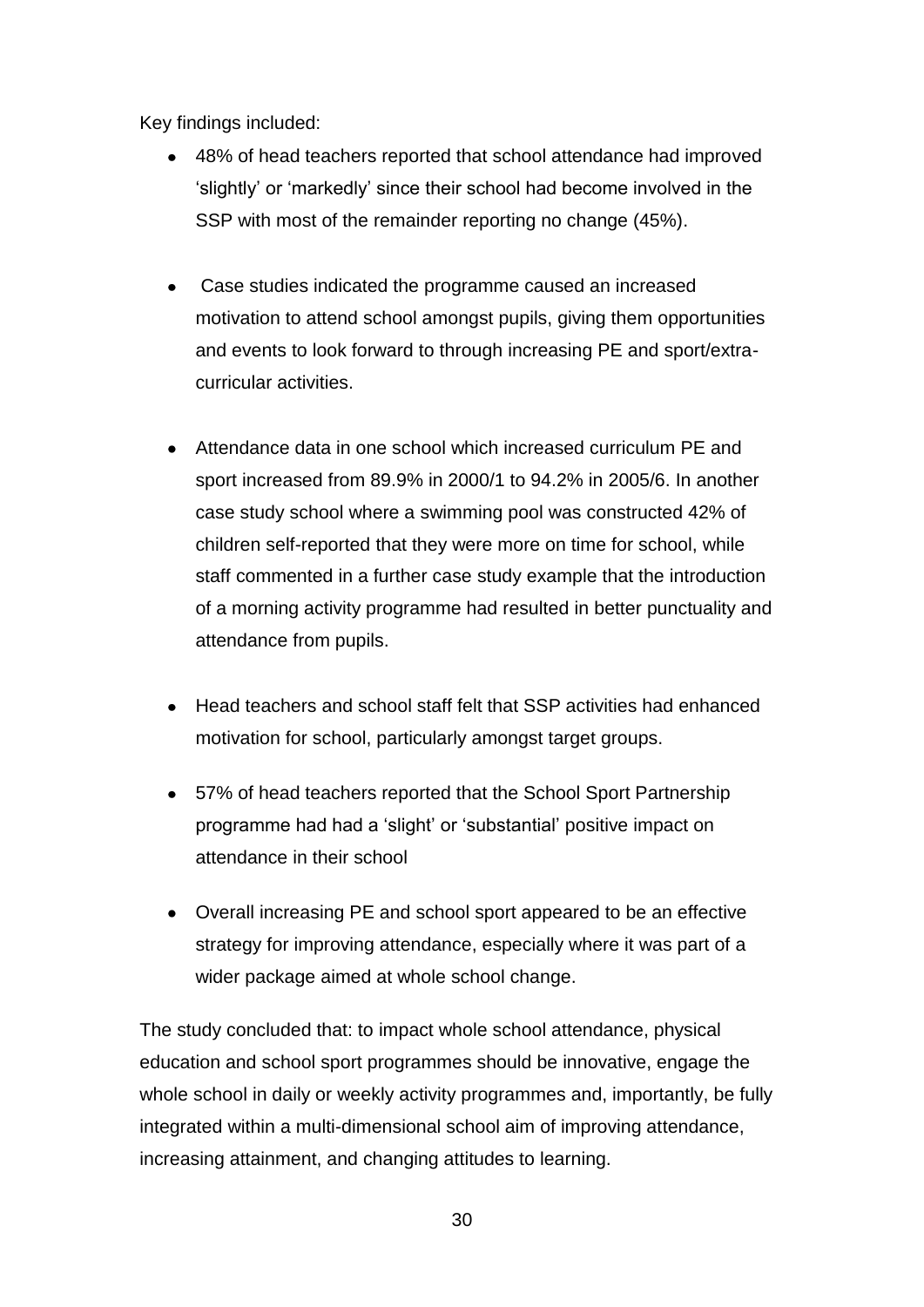# **Chance to Shine programme** (Jeanes et al., 2009)

This school-based programme supported by the Cricket Foundation aimed to provide greater access to cricket at an all-inclusive level. An external, well qualified coach would come into the school every week to teach cricket to the children. Beyond the obvious impact on PE provision in schools, responses from a pupil survey indicated that significantly more pupils looked forward to school and enjoyed attending when *'*Chance to Shine" was taking place than when it was not (53% and 36% looking forward to school respectively).

**Youth Sport Trust/BSkyB 'Living for Sport'** (Armour et al., 2007) School attendance increased from 89.6% to 92.6% in the 35 schools taking part in the programme that provided baseline and end-of-project attendance data.

# Thus in **summary:**

- large cross-sectional studies have shown a positive relationship between participation in sports programmes and school attendance and between physical fitness and school attendance
- In the UK the nationwide School Sports Partnership programme has had a positive impact on attendance
- To impact whole school attendance, physical education and school sport programmes should be innovative, engage the whole school in daily or weekly activity programmes and, importantly, be fully integrated within a multi-dimensional school aim of improving attendance, increasing attainment, and changing attitudes to learning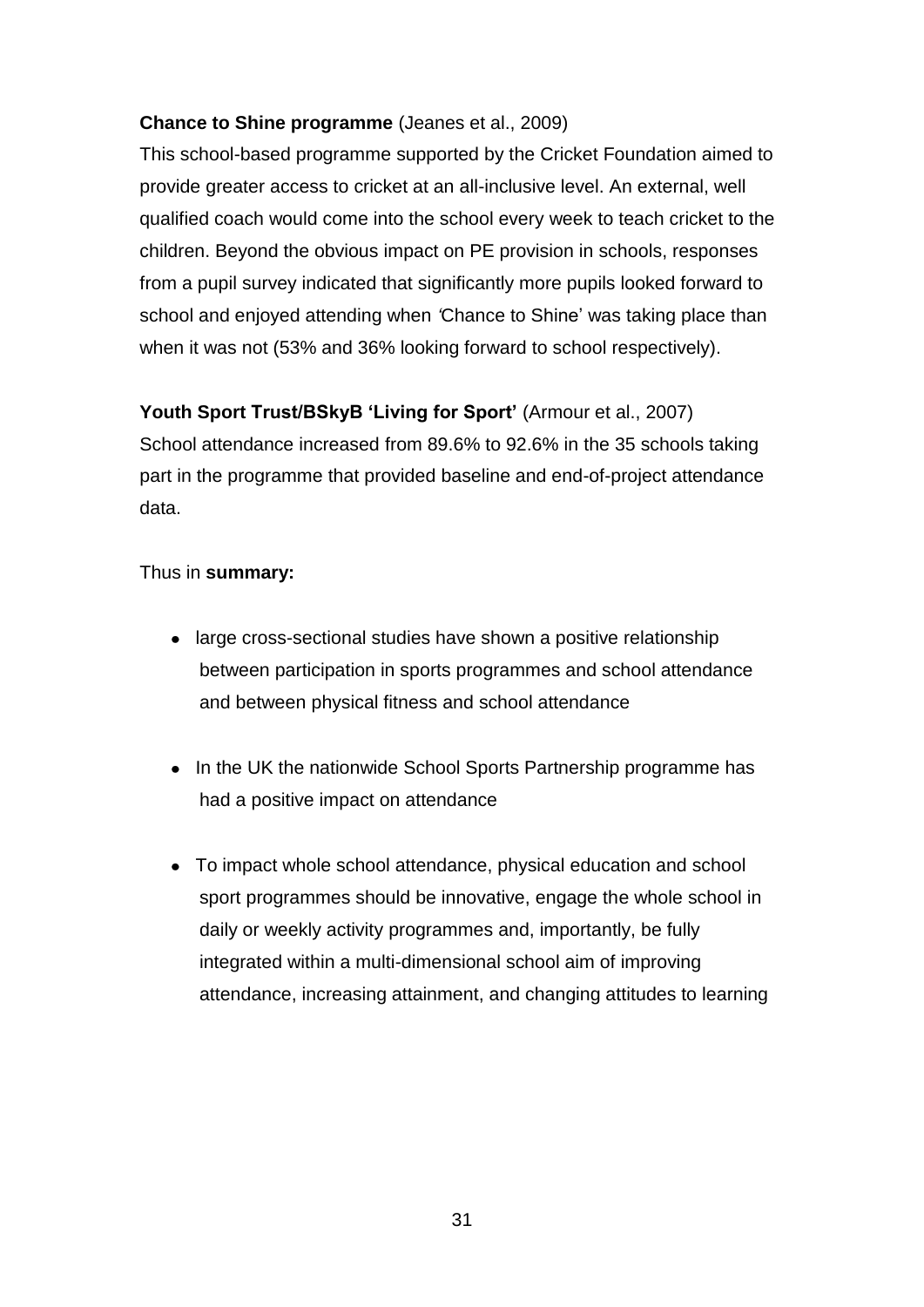# **8.0 Impact of physical education, physical activity and sport on wider social outcomes which may impact on academic achievement.**

The World Health Organisation (WHO, 2010) suggests that physical activity participation assists social development of young people by promoting selfexpression, social interaction, and social integration. They further suggest that physically active youth more readily adopt other healthy behaviours such as avoidance of drugs and cigarettes. This section of the report examines the extent to which physical education, physical activity and sport can impact on:

- the extent to which young people feel connected to their school,
- the aspirations of young people
- the extent to which positive social behaviours exist within school
- volunteering and the development of leadership and citizenship skills

### **School connectedness**

School connectedness and satisfaction have been postulated as determinants of academic achievement, regardless of ethnic group (Trudeau & Shephard, 2008). Furthermore, such positive associations with the school help to prevent drop-out according to a review of student-school relationships by Libbey (2004). Regular physical activity or sport has been previously associated with increased school connectedness and satisfaction (Brown and Evans, 2002), which may therefore suggest that regular physical activity or sport also helps to prevent drop-out. From the limited literature in this area however, the evidence is not so straightforward. A questionnaire administered to 245 Finnish adolescents observed no association between physical activity levels and school satisfaction (Katja et al., 2002). Despite this, the same study found that physical activity was correlated with global satisfaction, with school dissatisfaction appearing as one of the strongest predictors for global dissatisfaction amongst girls. The authors therefore highlighted the importance of positive attitudes towards school life. A more recent study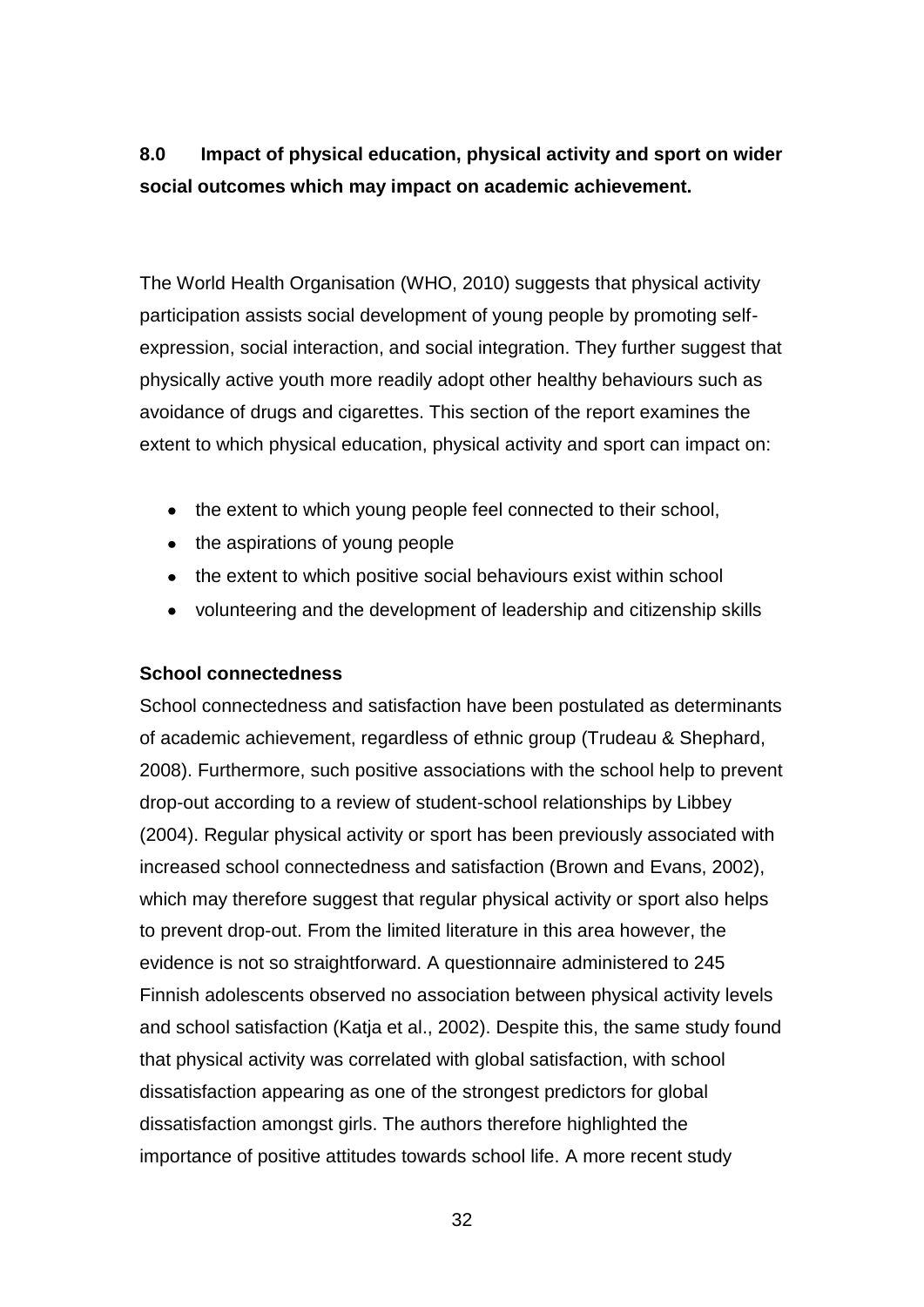showed that whilst students participating in extracurricular physical activities did not achieve academic scores any different to their peers, they did feel a greater engagement with their institution. It was suggested this may be due to greater attention directed towards such children, and the increased amount of interactions with significant adults that extracurricular physical activities entails (Trudeau & Shephard, 2008).

#### **Aspirations of young people**

Marsh and Kleitman (2003) examined the effects of athletic participation on growth and change during high school by using data from the National Education Longitudinal Study database. They found that school sport participation benefitted academic grades, educational aspirations, selfesteem, college applications and enrolment, and such trends were consistent for participants throughout their high school years. The authors suggested that participation in sport promoted identification with the school, and a commitment to school-related values which consequently benefit both academic and non-academic outcomes. Nelson & Gordon-Larsen"s work (2006) analysing data from the National Longitudinal Study of Adolescent Health also found positive associations between physical activity and several components of mental health including well-being, future expectations, and academic achievement.

#### **Positive social behaviours in school**

Long-standing beliefs suggest that engagement in physical education and sport fosters desirable pro-social behaviours. In the UK, government policies have significantly increased funding towards physical activity in schools, with the hope that such avenues can be used to reduce anti-social behaviours and develop well-rounded young citizens. It has been suggested that sport and physical activity might be an ideal vehicle for engaging the most vulnerable young people in society (Sport England, 1999).

Some authors believe that physical education is an appropriate environment for socio-moral development (Miller et al, 1997) and for developing responsibility (Wild, 2002). Effective activities to promote positive social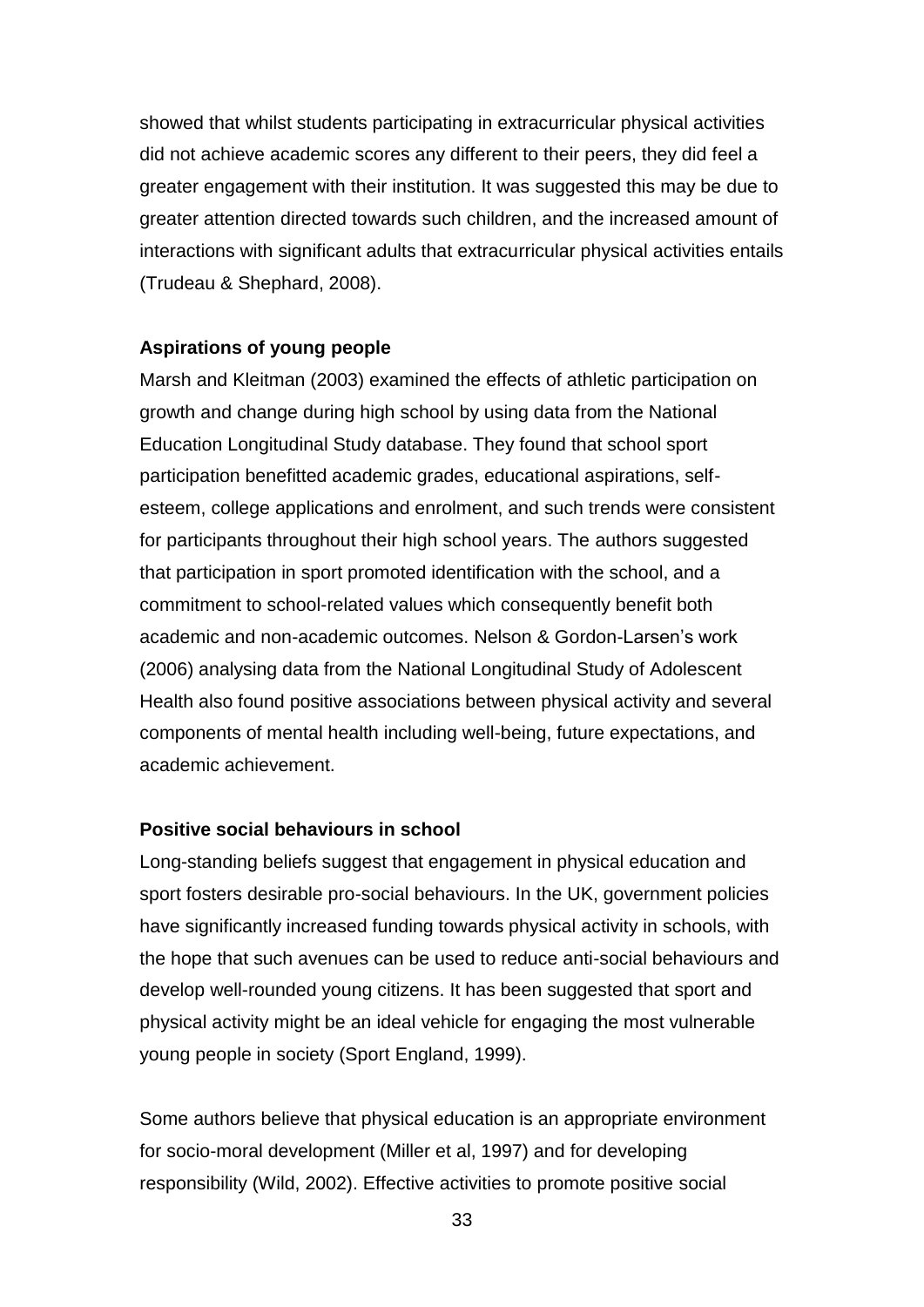benefits range from basketball (Hawkins, 1998) to outdoor adventure activities (Priest & Gass, 1997). The skills such activities are believed to develop appear infinite according to published research, and include self-esteem (Nichols, 1997), team-building skills (Priest & Gass, 1997), communication skills (Priest & Gass, 1997) and a sense of community (Ennis, 1999).

Well researched examples of successful models are "Sport Education" (Siedentop, 1994), and "Teaching Personal and Social Responsibility" (Hellison, 1995). Using structured games and situations, Sport Education encourages the development of several key characteristics such as physical and organisational skills, fair play, self-responsibility and respect for others (Sandford et al, 2006). Teaching Personal and Social Responsibility, on the other hand, is based on the teaching of constructive principles associated with personal and social well-being.

However, researchers assessing the social impacts of physical activity are clear that physical education and sport programmes do not carry "miracle cures" for what are actually entrenched, multi-dimensional social problems (Sandford et al, 2006). Further, differentiating views about the social value of physical activity interventions are rife amongst researchers, largely due to a lack of systematic and credible research into their effectiveness (Nichols, 1997; Long & Sanderson, 2001; Morris et al., 2003). As a result, few programmes have achieved the difficult task of identifying a clear and sustainable positive impact upon youth behaviour which is attributed directly to the physical activity intervention.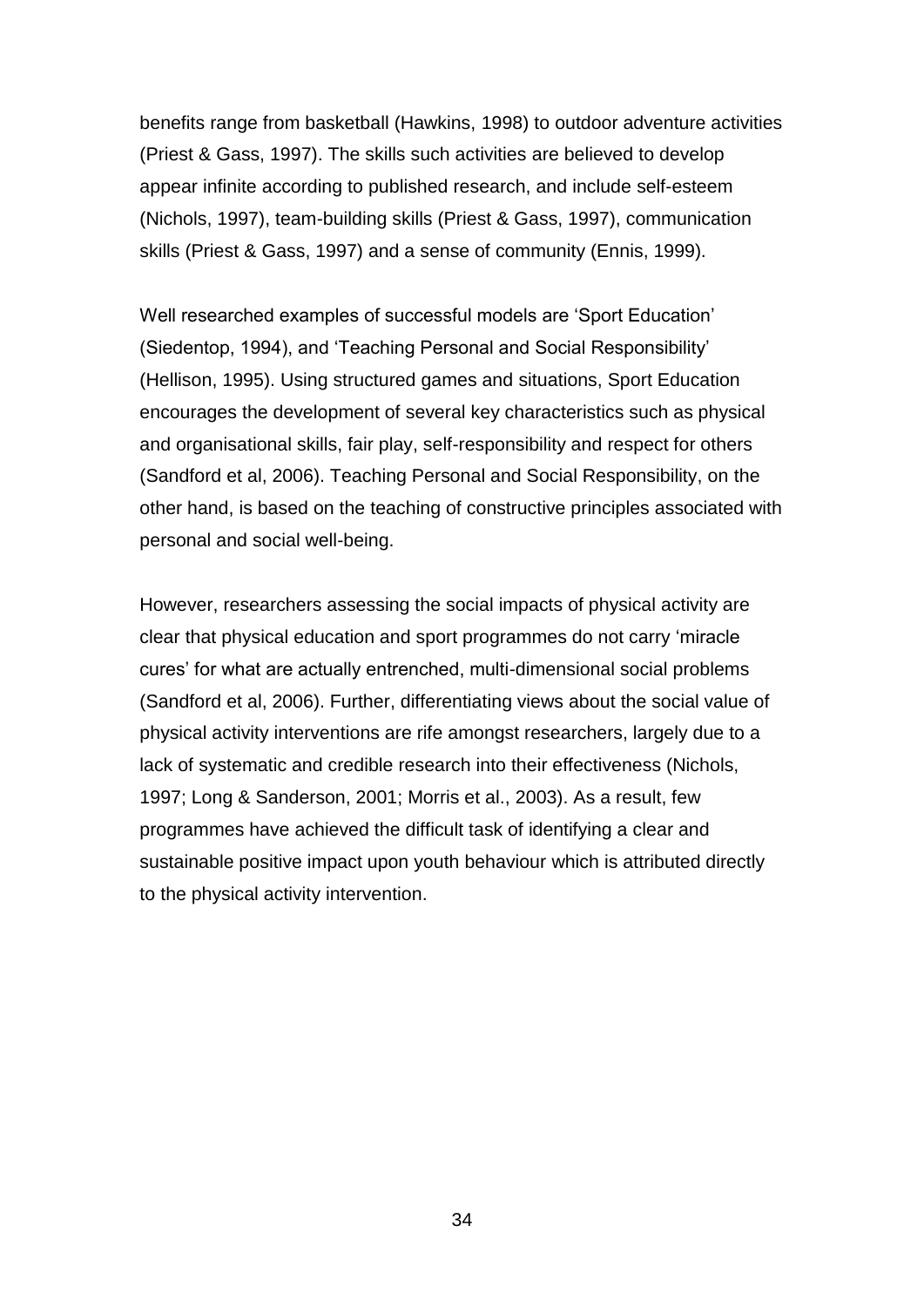According to Sandford (2006), for socio-moral development through physical activity:

- The focus must be clearly on teaching life skills through them (Danish, 2002)
- The relationships between individuals are conducive to promoting a positive social environment (Shields & Bredemeier, 1995)
- The young people feel personally empowered (Coakley, 2002)
- The intervention is considered in relation to other areas of young people"s lives (Cameron & MacDougall, 2000)
- Or the activities are specifically tailored to the needs of the individuals involved (Andrews & Andrews, 2003)

Thus, the development of a pro-social school ethos requires a more holistic, multi-dimensional approach in which physical activity may be one aspect (Macquarrie et al, 2008; Miller et al, 1997). Sport appears to be most effective when combined with programmes that seek to address wider personal and social development (Collins, 2002). Future programmes need to be sustainable after the intervention period, with an increased focus on the legacy of an intervention.

Example of successful initiatives are the Youth Sport Trust/BSkyB "Living for Sport" and HSBC/Outward Bound projects, which have involved over 7,000 young people and which appear to provide support for the positive outcomes of physical activity programmes. Common findings were that the projects facilitate positive personal and social development, improving behaviour, confidence, and developing communication and leadership skills (Sandford et al, 2004). Additionally, attendance, engagement in lessons, relationships with teachers and peers were all improved and have more crucially been sustained.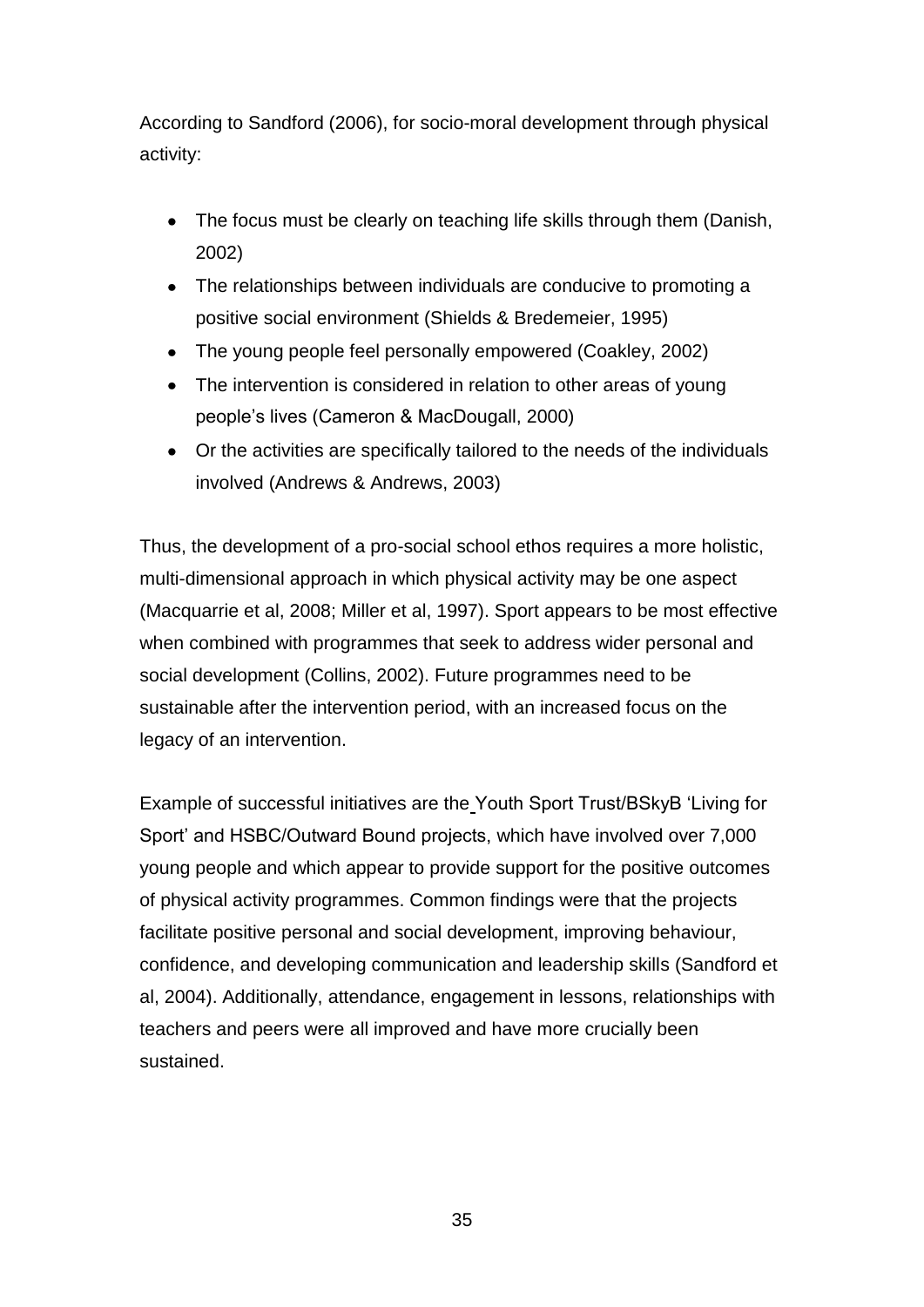### **Volunteering and the development of leadership and citizenship skills**

A number of studies have examined the potential impact of volunteering in sport on wider social outcomes. Although the reported impact on young people is overwhelmingly positive, one limitation is that young people of higher socio-economic status and white ethnicity do tend to be the ones most likely to volunteer (Coalter, 2007).

### **Millennium Volunteers** (Eley et al., 2001)

:

This was a nation-wide government initiative to encourage citizenship in young people by providing volunteering opportunities in the community. A sub-sample of the initiative focused on young sport leaders (n= 306) across England who were assessed on their motives and attitudes to volunteer work, and their perceptions of leadership skills over 9 months. Leadership skills and volunteer motivations increased while the importance of, and attraction to, volunteering also changed over time (i.e. good citizenship). The study highlighted the advantage of using sport and volunteering for encouraging pro-social behaviour and citizenship, resulting in a positive impact on the volunteer.

### **Step into Sport** (Bradbury and Kay 2009)

This study took the form of a secondary analysis of data collected through the monitoring and evaluation programme for the Step into Sport Volunteer Training Programme. The project had two key components. Firstly, it offered five programmes for young people aged 14-19 years, providing progressive training and experience in sports leadership and volunteering: Sport Education, Level One Sports Leadership, Top Link, Level Two Community Sports Leadership and Community Volunteering. The programmes were facilitated by physical education (PE) teachers in schools within the national school sports partnership framework with the support of the Youth Sport Trust and Sports Leaders UK. Secondly, the project involves the development of capacity building networks involving School Sports Partnerships, local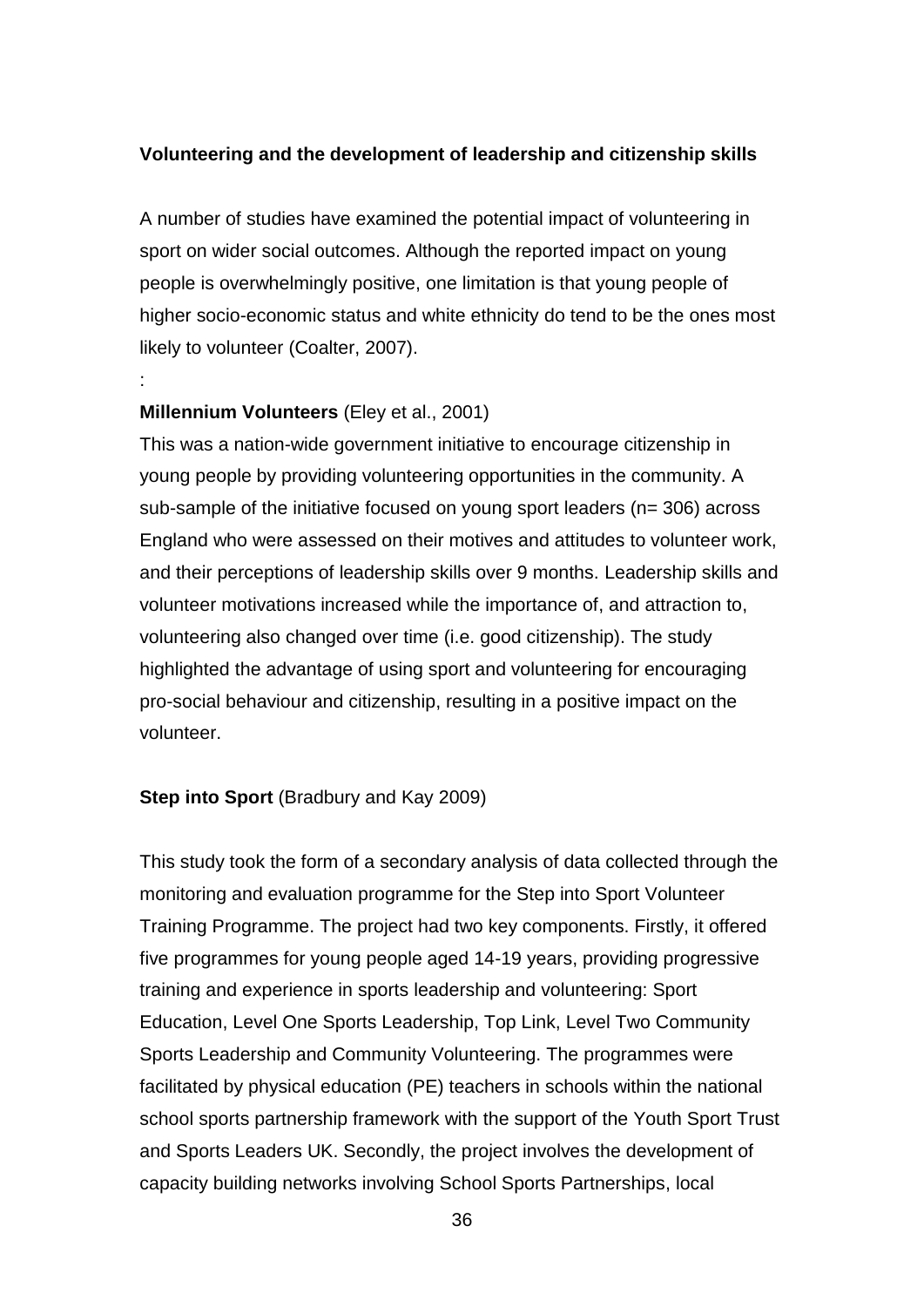authorities, county sports partnerships, national governing bodies of sports and Sport England, to help strengthen local sports infrastructure and provide high quality volunteer placement opportunities for young volunteers. The programme thus addresses both personal development and skill development, and provides opportunities for social connectedness in a distinctly sports environment.

The programme enhanced confidence and leadership skills and generated allround individual and community benefits:

"My confidence has gone up loads and loads. I used to be really nervous about planning a session and now it just seems like nothing. I don"t get nervous at all anymore and I"m not worried about speaking in front of big groups of people, I just get on with it now whereas before I wouldn"t even speak in front of two people!" (Female, age 20)

"I really enjoyed volunteering at my placement, as there was such a variety in abilities, attitudes and activities. I was forever kept on my toes and always learning something new. My leadership skills and confidence have grown enormously in all areas and not just in the sporting environment. Step into Sport has given me the chance to grow as an individual whilst doing something good for the community."

(Female, age 20)

# **British Council Dreams and Teams Project Young Leaders Programme**  (Eley, 2003)

Young leaders from the UK, Egypt, South Africa and Columbia took part in the project. Questionnaires about leadership, culture and other nations involved in the project were administered prior and post- leadership training. The questionnaires assessed any the imapct of the training course and interviews were used to verify trends. The young leaders from the UK appeared considerably more naïve about the world around them prior to training, and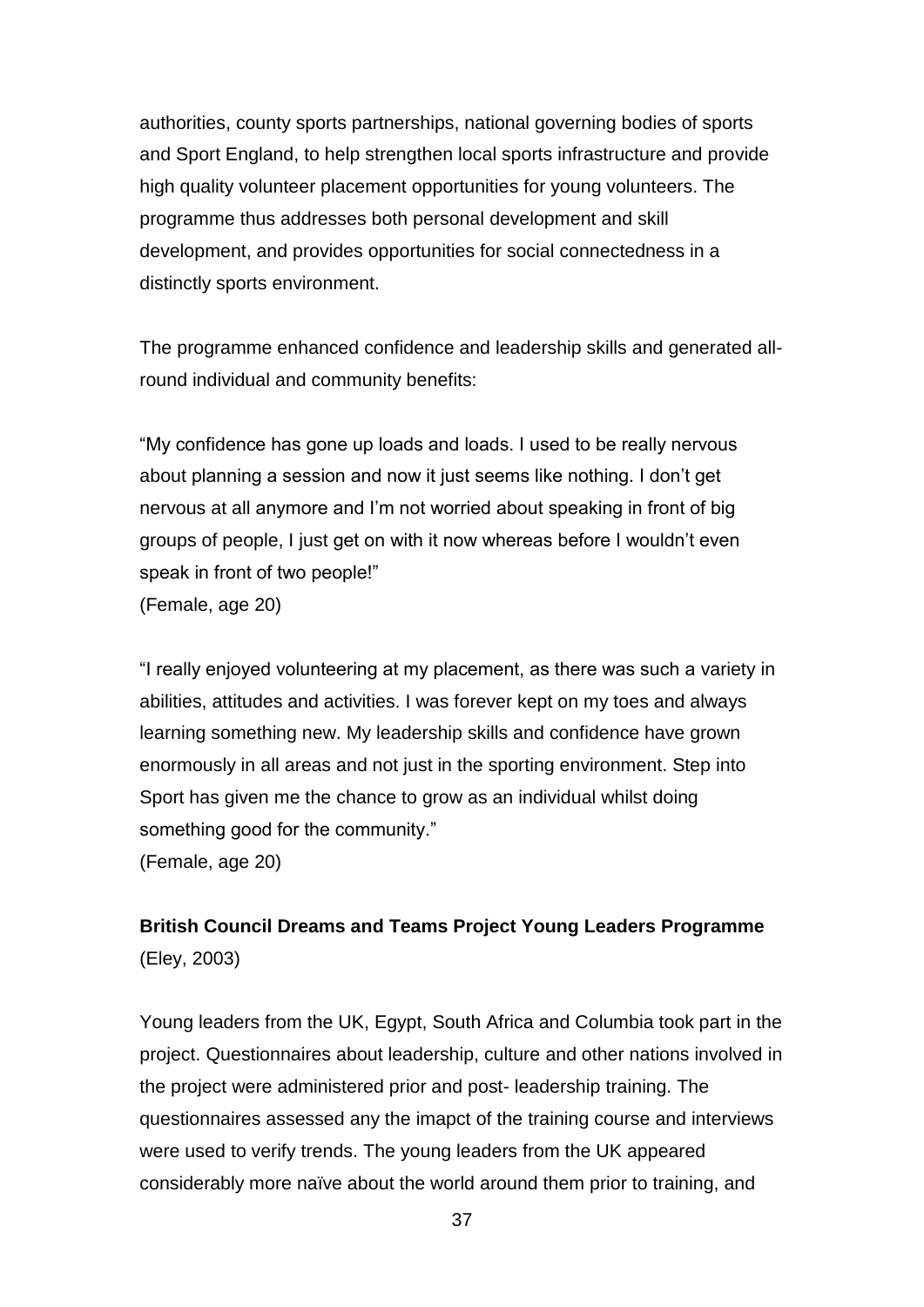their cultural awareness greatly increased by the end of the project. Increased awareness, responsibility, and inclusion issues and an overall better understanding of leadership and the qualities required were all positive outcomes from the study.

# Thus **in summary**:

physical education, physical activity and sport have been shown to impact positively on the extent to which young people feel connected to their school; the aspirations of young people; the extent to which positive social behaviours exist within school; and the development of leadership and citizenship skills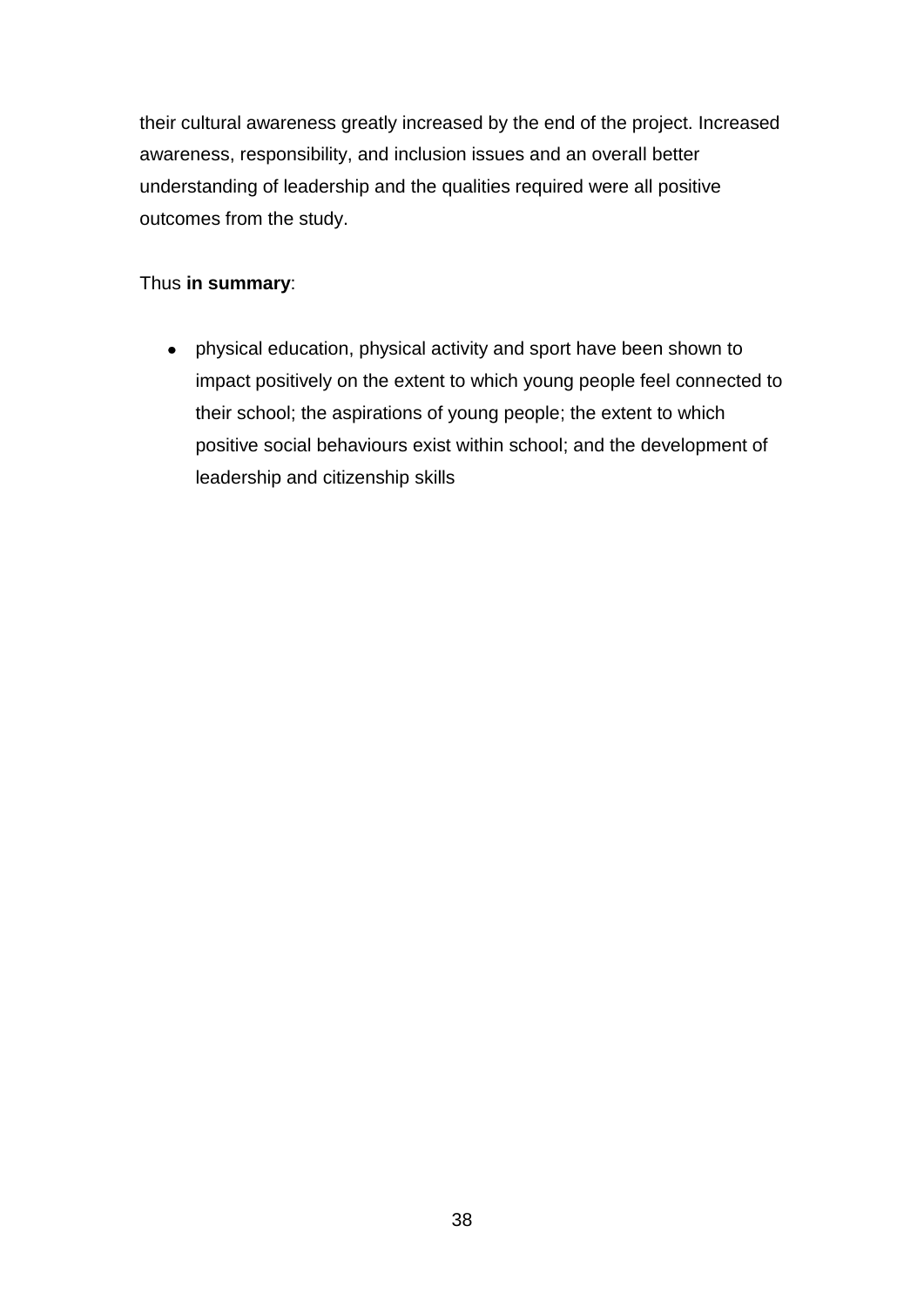# **9.0 Reference List**

Ahamed Y, MacDonald H, Reed K, Naylor PJ, Liu-Ambrose T, McKay H. School-based physical activity does not compromise children's academic performance. *Medicine and Science in Sports and Exercise* 2007;39:371-376. *American Educational Research Journal* 1995;32:845–864.

Andrews JP, Andrews GJ. Life in a secure unit: the rehabilitation of young people through the use of sport. *Social Science and Medicine* 2003;56:531– 550.

Armour K, Duncombe R, Stewart K. YST/BSkyB "Living for Sport Programme: Year 4 report. Institute of Youth Sport 2007.

Arrowsmith J, Jamieson C. Using ethos indicators in the evaluation of a physical education department: the pupil perspective. *Scottish Journal of Physical Education* 1995;23:4–8.

Atkinson M, Halsey K, Wilkin A, Kinder K. Raising Attendance. Slough: NFER. 2000.

Bailey R. Physical Education and Sport in Schools: A Review of Benefits and Outcomes. *Journal of School Health* 2006;76:397-401.

Barros RM, Silver EJ, Stein REK. School Recess and Group Classroom Behavior. *Pediatrics* 2009; 123:431-436.

Brown R, Evans WP. Extracurricular Activity and Ethnicity. Creating Greater School Connection among Diverse Student Populations. *Urban Education* 2002;37:41-58.

Budde H, Voelcker-Rehage C, Pietrayk-Kendziorra S, Ribeiro P, Tidow G. Acute coordinative exercise improves attentional performance in adolescents. *Neurosci Lett* 2008 441:219–223.

Cameron M, MacDougall C. Crime prevention through sport and physical activity, Trends and Issues in Crime and Criminal Justice no.165 (Canberra, Australian Institute of Criminology) 2000.

Carlson SA, Fulton JE, Lee SM, et al. Physical education and academic achievement in elementary school: data from the early childhood longitudinal study. *American Journal of Public Health*. 2008;98:721-727.

Caterino MC, Polak ED. Effects of two types of activity on the performance of 2nd, 3rd and 4th grade students on a test of concentration. *Percept Mot Skills*. 1999;89:245-248.

Chomitz VR, Slining MM, McGowan RJ, Mitchell SE, Dawson GF, Hacker KA. Is there a relationship between physical fitness and academic achievement?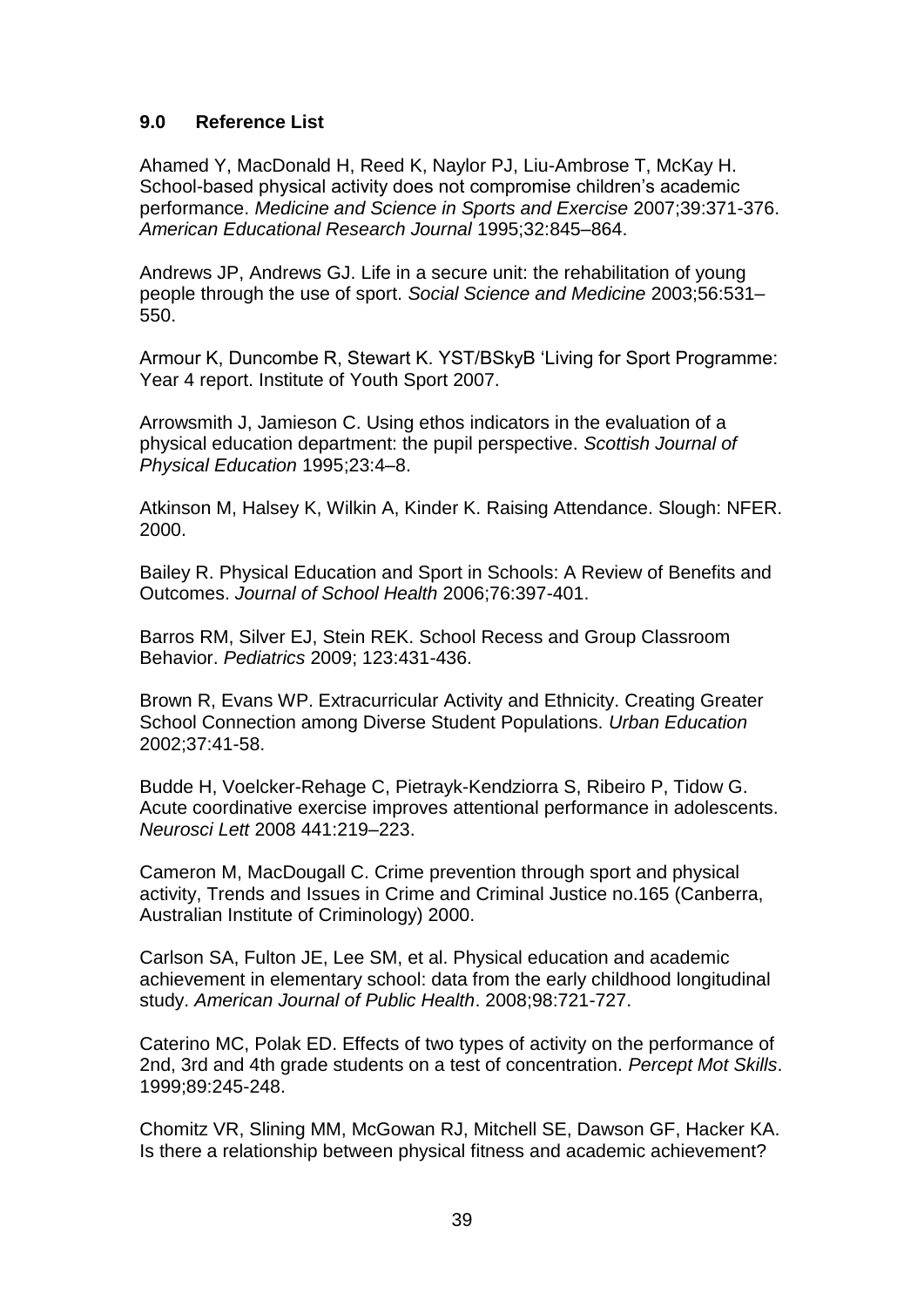Positive results from public school children in the northeastern United States. *J Sch Health*. 2009 Jan;79:30-7.

Coakley JJ. Using sports to control deviance and violence among youths. 2002. in: Gatz M, Messner MA, Ball-Rokeach SJ (Eds). Paradoxes of youth and sport. Albany, NY, State University of New York Press;13–30.

Cocke, A. Brain May Also Pump Up from Workout. 2002. Retrieved 12/09/2010. *Society for Neuroscience Annual Meeting Website*: http://www.neurosurgery.medsch.ucla.edu/whatsnew/societyforneuroscience

Coe DP, Pivarnik JM, Womack CJ, Reeves MJ, Malina RM. Effect of physical education and activity levels on academic achievement in children. *Medicine and Science in Sports and Exercise* 2006;38:1515-1519.

Collins M. Sport and social exclusion. London: Routledge 2002.

Cooper S, Bandelow S, Nute M, Morris J, Nevill M. Exercise and Cognition. 2010. Unpublished observations.

Danish SJ. Teaching life skills through sport. 2002. in: Gatz M, Messner MA, Ball-Rokeach SJ (Eds). Paradoxes of youth and sport (Albany, NY, State University of New York Press), 49–59.

Davis CL, Tomporowski PD, Boyle CA, et al. Effects of aerobic exercise on overweight children"s cognitive functioning: A randomized controlled trial. *Research Quarterly for Exercise and Sport* 2007;78:510.

DeBate RD, Gabriel KP, Zwald M, Huberty J, Zhang Y. Changes in psychosocial factors and physical activity frequency among third- to eighthgrade girls who participated in a developmentally focused youth sport program: a preliminary study. *J. Sch Health.* 2009; 79: 474-484.

Delamont S, Galton M. Inside the secondary classroom. London, Routledge & Kegan Paul 1986.

Department for Education and Skills (DfES). "Healthy Living Blueprint for Schools 2004.

Dollman J, Boshoff K, Dodd G. The relationship between curriculum time for physical education and literacy and numeracy standards in South Australian primary schools. *European Physical Education Review* 2006;12:151-163.

Dwyer T, Coonan WE, Leitch DR, Hetzel BS, Baghurst RA. Investigation of the effects of daily physical activity on the health of primary school students in South Australia. *International Journal of Epidemiology* 1983;12:308-313.

Dwyer T, Coonan WE, Worsley LA, Leitch DR. An assessment of the effects of two physical activity programs on coronary heart disease risk factors in primary school children. *Community Health Study* 1979;3:196-202.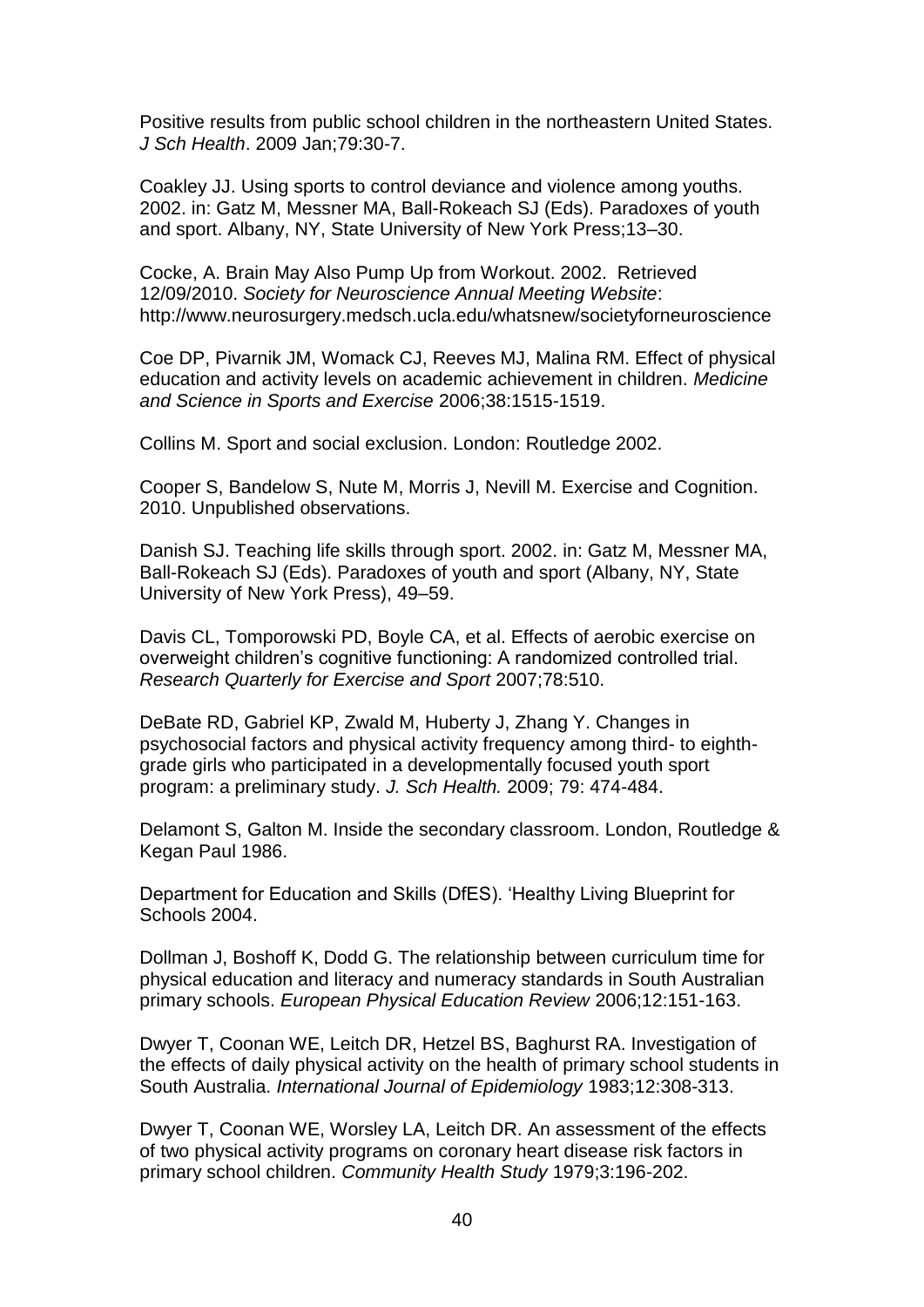Dwyer T, Sallis JF, Blizzard L, Lazarus R, Dean K. Relation of academic performance to physical activity and fitness in children. *Pediatric Exercise Science* 2001;13:225-237.

Ennis CD. Creating a culturally relevant curriculum for disengaged girls. *Sport, Education and Society* 1999;4:31–49.

Etnier JL, Salazar W, Landers DM, Petruzello SJ, Han M, Nowell P. The influence of physical fitness and exercise upon cognitive functioning: a metaanalysis. *Journal of Sport & Exercise Psychology* 1997;19:249-277.

Field T, Diego M, Sanders CE. Exercise is positively related to adolescents" relationships and academics. *Adolescence* 2001;36:105-110.

Fisher N, Juszczak L, Friedman SB. Sports participation in an urban high school: Academic and psychologic correlates. *Journal of Adolescent Health*  1996;18:329-334.

Fourestier, M. Sport et education [Sport and education]. *La Santi de I'Homme* 1996 142: 10-14. In: Shephard RJ. Curricular physical activity and academic performance. *Pediatric Exercise Science* 1997;9:113-126.

Hargreaves A. Changing teachers, changing times. London, Cassell 1994.

Hawkins B. Evening basketball leagues: the use of sport to reduce African American youth criminal activity, International Sports Journal 1998;2:68–77.

Hawkins R, Mulkey LM: Athletic investment and academic resilience in a national sample of African American females and males in the Middle Grades. *Educ Urban Society* 2005, 38:62-88.

Hellison D. Teaching responsibility through physical activity (Champaign, IL, Human Kinetics) 1995.

Hillman CH, Erickson KI, Kramer AF. Be smart, exercise your heart: exercise effects on brain and cognition. *Nat Rev Neurosci*. 2008 Jan;9:58-65.

Hillman CH, Pontifex MB, Raine LB, Castelli DM, Hall EE, Kramer AF. The effect of acute treadmill walking on cognitive control and academic achievement in preadolescent children. *Neuroscience* 2009;159:1044-1054.

Hollar D, Messiah SE, Lopez-Mitnik G, Hollar TL, Almon M, Agatston AS. Effect of a two-year obesity prevention intervention on percentile changes in body mass index and academic performance in low-income elementary school children. *American Journal of Public Health* 2010;100:646.

Jarrett OS, Maxwell DM, Dickerson C, Hoge P, Davies G, Yetley A. Impact of Recess on Classroom Behaviour: Group Effects and Individual Differences. *Journal of Educational Research* 1998;92:121-126.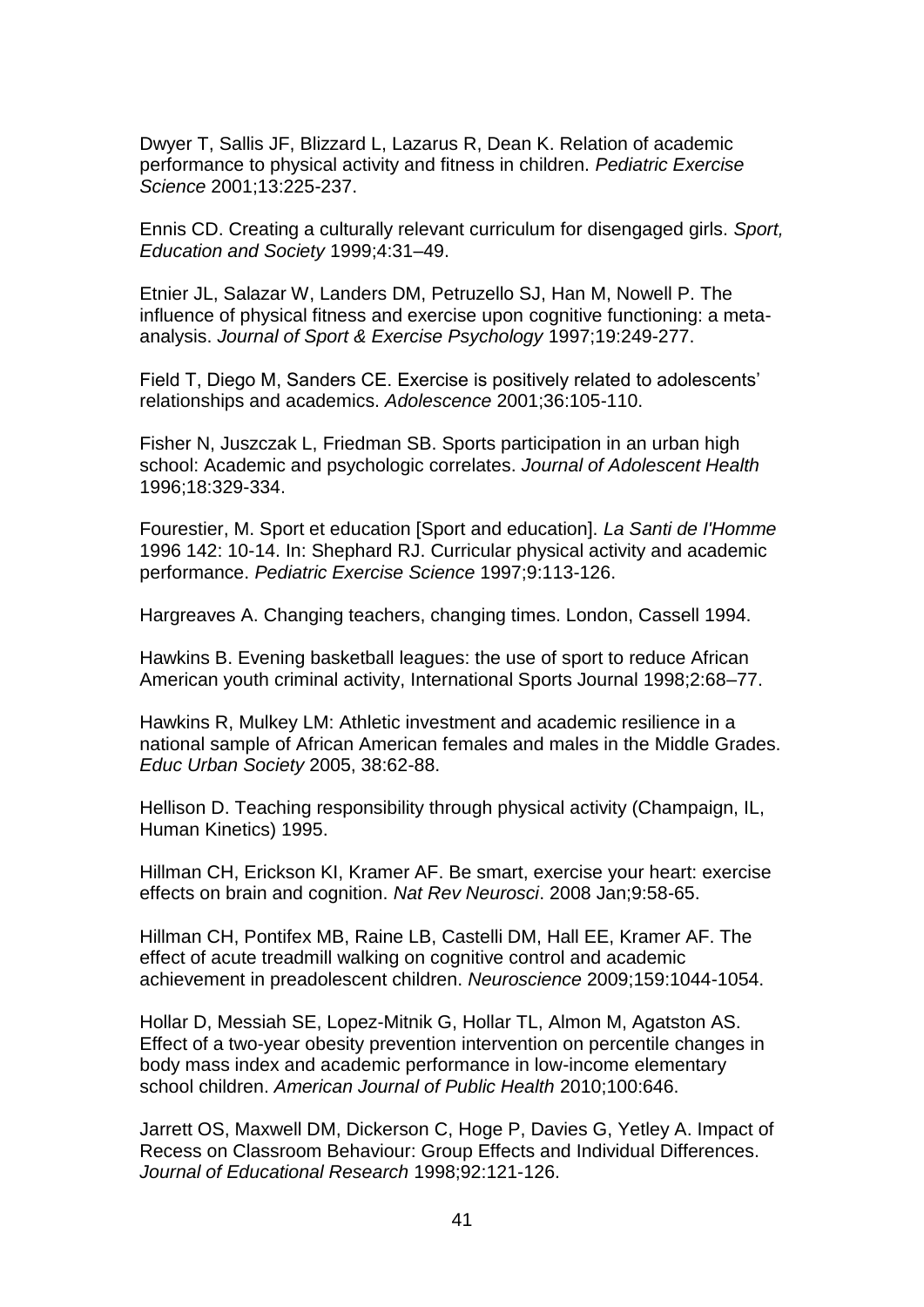Jeanes R, Musson H, Kay T. Chance to shine evaluation: Year 3 Impact Report. Institute of Youth Sport 2009.

Jones-Palm DH, Palm J. Physical activity and its impact on health behaviour among youth. ICSSPE for World Health Organisation 2004.

Katja R, Paivi A-K, Marja-Terttu T, Pekka L. Relationships Among Adolescent Subjective Well-Being, Health Behavior, and School Satisfaction. *J Sch Health* 2002;72:243-249.

Kirkcaldy BD, Shephard RJ, Siefen RG. The relationship between physical activity and self-image and problem behaviour among adolescents. *Soc. Psychiatry Psychiatr. Epidemiol.* 2002;37:544-550.

Libbey HP. Measuring Student Relationships to School: Attachment, Bonding, Connectedness, and Engagement. *Journal of School Health* 2004;274-283.

Lidner K. The physical activity participation-academic performance relationship revisited: perceived and actual performance and the effect of banding (academic tracking). *Pediatr Exerc Sci*. 2002;14:155-169.

Long J, Sanderson I. The social benefits of sport: where's the proof? 2001. in: Gratton C, Henry IP (Eds) Sport in the city: the role of sport in economic and social regeneration (London, Routledge), 187–203.

Long J, Welsh M, Bramham P, Butterfield J, Hylton K, Lloyd E. Count me in: the dimensions of social inclusion through culture and sport. London: DCMS 2002.

Loughborough Partnership. The impact of School Sport Partnerships on pupil behaviour. Institute of Youth Sport 2008.

Loughborough partnership. The impact of School Sport Partnerships on pupil attendance. Institute of Youth Sport 2009.

Lowden K, Powney J, Davidson J, James C. The Class Moves! Pilot in Scotland and Wales. *The Scottish Council for Research in Education* 2001.

MacQuarrie C, Murnaghan D, MacLellan D. Physical Activity in Intermediate Schools: The Interplay of School Culture, Adolescent Challenges, and Athletic Elitism. *The Qualitative Report* 2008;13:262-277.

Mahar MT, Murphy SK, Rowe DA, Golden J, Shields AT, Raedeke TD. Effects of a Classroom-Based Program on Physical Activity and On-Task Behavior. *Med. Sci. Sports Exerc.* 2006;38:2086-2094.

Marsh H, Kleitman S. School athletic participation: mostly gain with little pain. *J Sport Exerc Psychol*. 2003;25:205-228.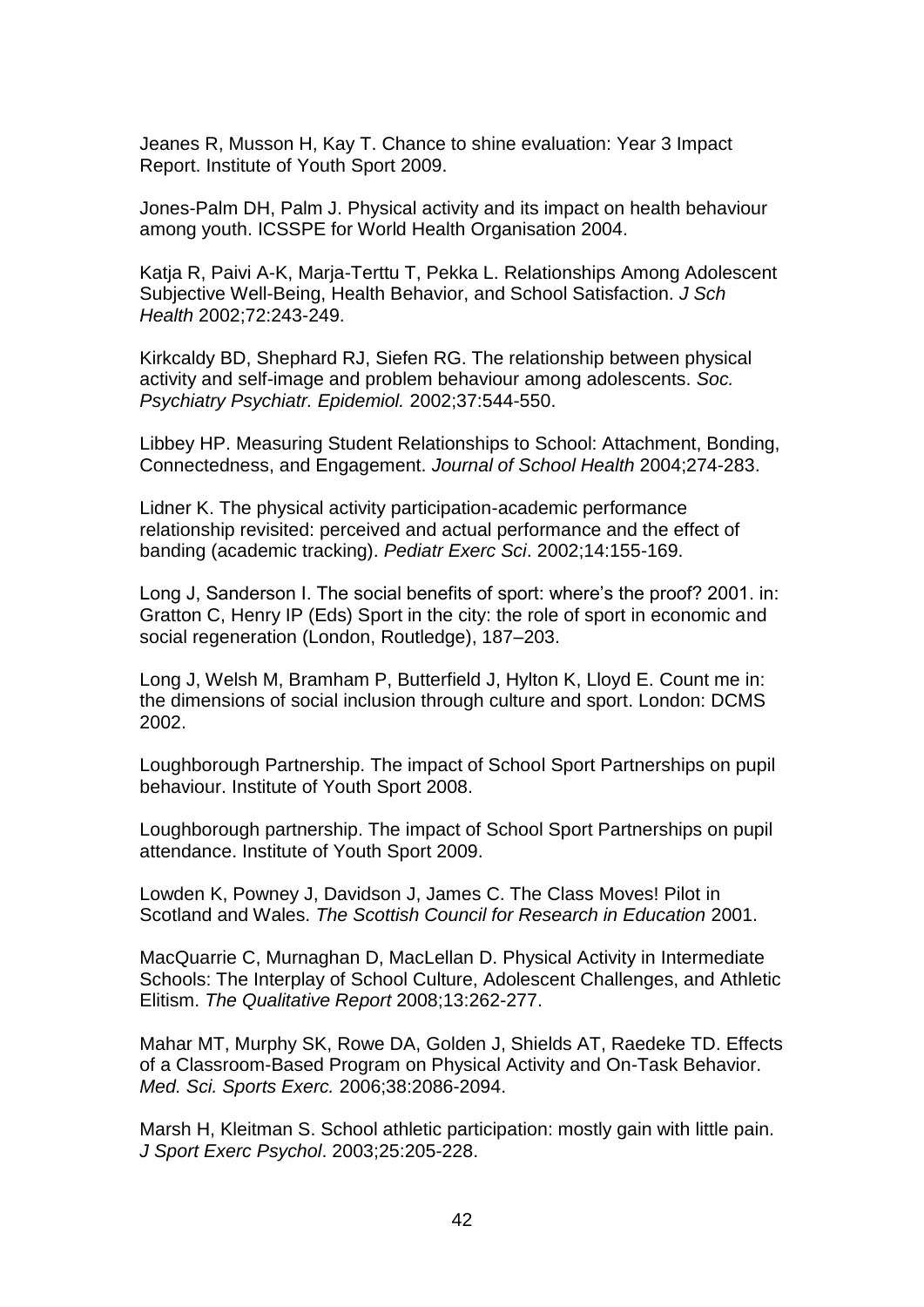Martin, K. Brain boost: Sport and physical activity enhance children's learning. School of Population Health, The University of Western Australia. May 2010.

McKenzie TL, Sallis JF, Prochaska JJ, Conway TL, Marshall SJ, Rosengard P. Evaluation of a Two-Year Middle-School Physical Education Intervention: M-Span. *Medicine & Science in Sports & Exercise* 2004;36:1382-1388.

McNaughten D, Gabbard C. Physical exertion and immediate mental performance in sixth-grade children. *Percept Mot Skills* 1993;77:1155-1159.

Melnick MJ, Sabo DF, Vanfossen B. Educational effects of interscholastic athletic participation on African-American and Hispanic youth. *Adolescence*. 1992;27: 295-308.

Miller SC, Bredemeier BJL, Shields DLL. Sociomoral education through physical education with at-risk children, *Quest* 1997;49:114–129.

Morris L, Sallybanks J, Willis K, Makkai T. Trends and issues in crime and criminal justice. Australian Institute of Criminology. 2003. http://www.aic.gov.au/publications/tandi/tandi249.html. Accessed on: 12/09/10.

Nelson MC, Gordon-Larsen P. Physical Activity and Sedentary Behavior Patterns Are Associated With Selected Adolescent Health Risk Behaviors. *Pediatrics* 2006;117:1281-1290.

Nichols G. A consideration of why active participation in sport and leisure might reduce criminal behaviour. *Sport, Education and Society* 1997;2:181– 190.

Pellegrini AD, Davis PD. Relations between children"s playground and classroom behaviour. *The British Journal of Educational Psychology*  1993;63:88-95.

Pellegrini AD, Huberty PD, Jones I. The effects of recess timing on children"s classroom and playground behavior. *American Educational Research Journal*  1995;32:845-864.

Priest S, Gass MA. Effective leadership in adventure programming. Champaign, IL, Human Kinetics 1997.

Prosser J. (Ed.) School culture. London, Paul Chapman 1999.

Qualifications and Curriculum Authority. Survey into Physical Education and School Sport. 2001.

Sallis JF, McKenzie TL, Kolody B, Lewis M, Marshall S, Rosengard P. Effects of health-related physical education on academic achievement: Project SPARK. *Research Quarterly for Exercise and Sport* 1999;70:127-134.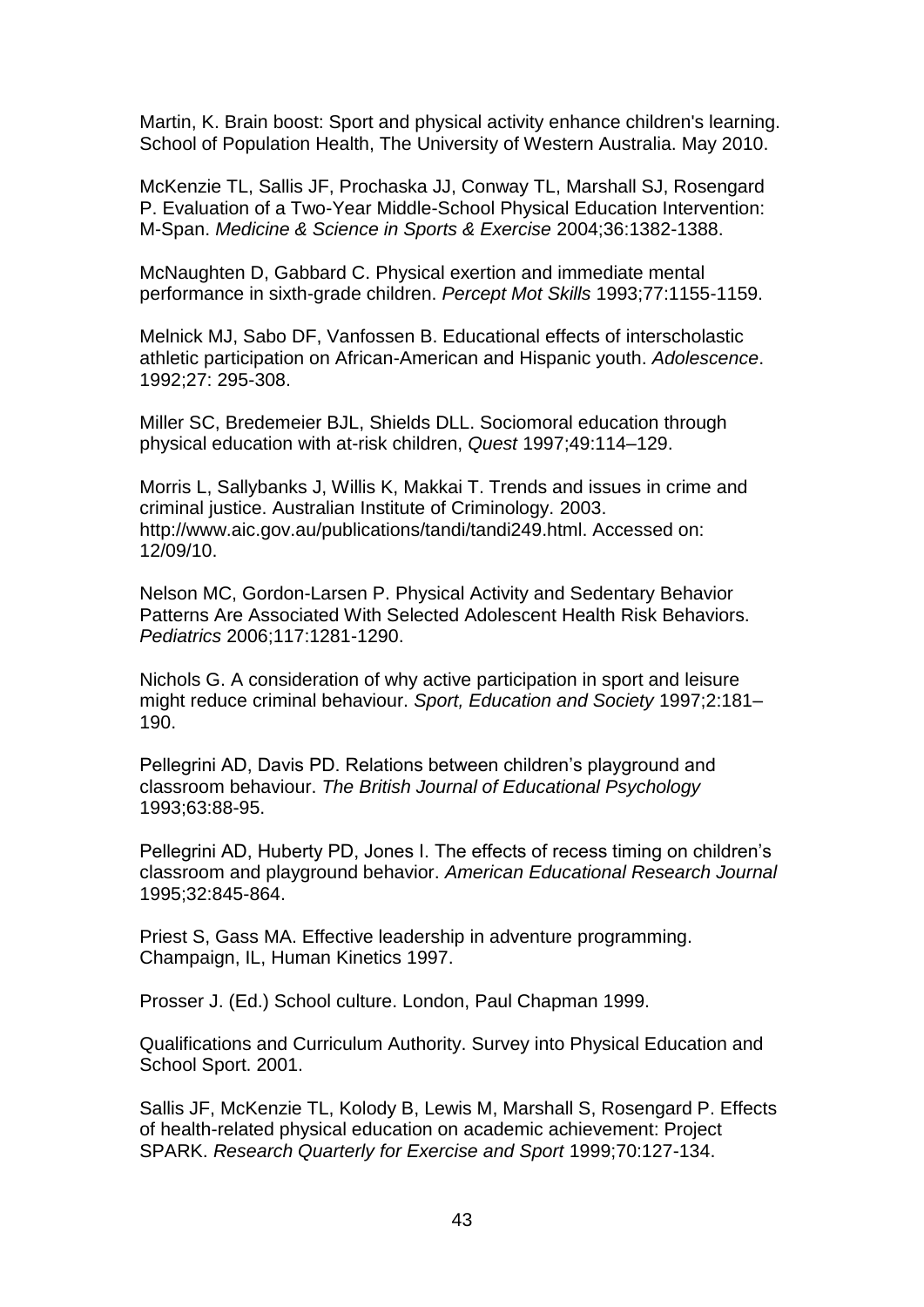Sandford R, Armour K, Bowyer S. It might be fashionable but does it "work"?: Physical activity, behaviour management and impact paper presented at the British Educational Research Association Annual Conference, Manchester University, September 2004.

Sandford RA, Armour KM, Warmington PC. Re-engaging disaffected youth through physical activity programmes. *British Educational Research Journal* 2006;32:251-271.

Shephard RJ, Lavallee H. Academic skills and required physical education: The Trois Rivieres experience. *CAHPER J. Res. Suppl* 1994; 1:1-12. In: Shephard RJ. Curricular physical activity and academic performance. *Pediatric Exercise Science* 1997;9:113-126.

Shephard RJ, Lavallee H, Volle M, La Barre R, C B. Academic skills and required physical education: The Trois Rivieres Experience. *Canadian Association for Health, Physical Education, and Recreation Research Supplements* 1994;1:1-12.

Shephard RJ. Curricular physical activity and academic performance. *Pediatric Exercise Science* 1997;9:113-126.

Shephard RJ. Habitual physical activity and academic performance. *Nutrition Reviews* 1996;54:S32-36.

Shields DLL, Bredemeier BJL. Character development and physical activity (Champaign, IL, Human Kinetics) 1995.

Sibley BA, Etnier JL. The relationship between physical activity and cognition in children: A meta-analysis. *Pediatric Exercise Science* 2003;15:243–256.

Siedentop D. (Ed.) Sport education: quality PE through positive sport experiences (Champaign, IL, Human Kinetics) 1994.

Sigfusdottir ID, Kristjansson AL, Allegrante JP. Health behaviour and academic achievement in Icelandic school children. *Health Education Research*. June 9, 2006.

Solvason C. Investigating specialist school ethos… or do you mean culture? *Educational Studies* 2005;31:85-94.

Sport England (1999) The Value of Sport. London: Sport England.

Strong WB, Malina RM, Blimkie CJR, et al. Evidence Based Physical Activity for School-Age Youth. *J Pediatr* 2005;146:732-7.

Taras H. Physical activity and student performance at school. *J School Health*  2005;75:214-218.